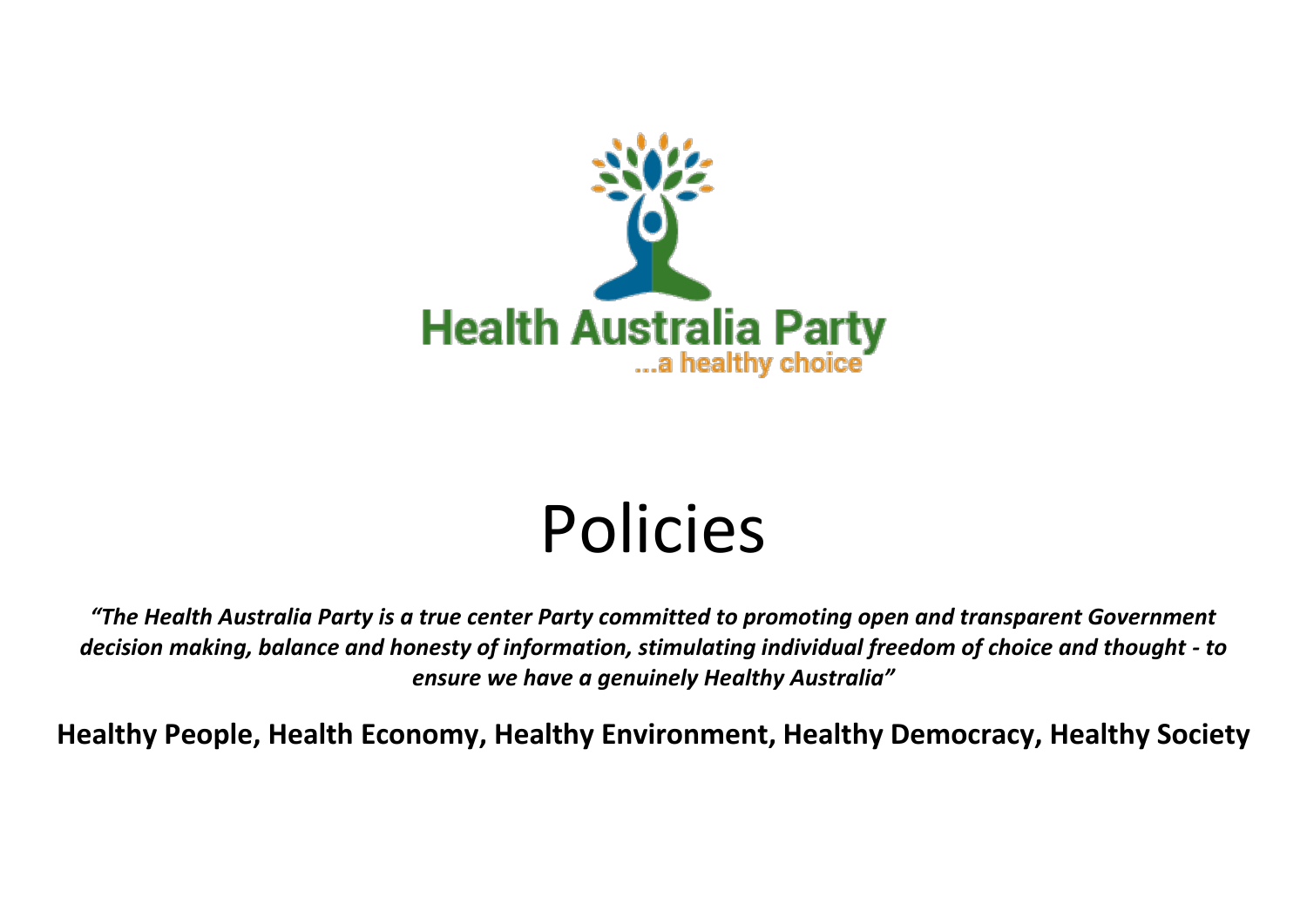| Code  | Subject                                            | Code  | <b>Subject</b>                                              |
|-------|----------------------------------------------------|-------|-------------------------------------------------------------|
| 1.0   | <b>Healthy People</b>                              | 3.3   | Global Pollution and changing weather                       |
| 1.1   | Health                                             | 3.3.1 | <b>EMR Pollution</b>                                        |
| 1.1.1 | <b>Natural Medicine</b>                            | 3.4   | <b>Rural Reform</b>                                         |
| 1.2   | <b>Medical Research</b>                            | 3.5   | Land Ownership                                              |
| 1.2.1 | <b>Academic Freedom</b>                            | 3.6   | <b>Public Transport</b>                                     |
| 1.3   | <b>Older Australians</b>                           | 3.7   | Architecture                                                |
| 1.3.1 | Euthanasia/Dying with Dignity                      | 4.0   | <b>Healthy Democracy</b>                                    |
| 1.4   | <b>Medical Malpractice Reform</b>                  | 4.1   | <b>Human Rights</b>                                         |
| 1.5   | Mental Health Reform *                             | 4.1.1 | Bill of Rights *                                            |
| 1.6   | Fluoridation                                       | 4.2   | <b>Constitutional Recognition of Indigenous Australians</b> |
| 1.7   | Medical Marijuana                                  | 4.2.1 | <b>Indigenous Affairs</b>                                   |
| 1.8   | <b>Illicit Drugs</b>                               | 4.3   | Law and Order                                               |
| 1.9   | Pharmacies <sup>*</sup>                            | 4.3.1 | Whistle-blower Legislation                                  |
| 1.10  | <b>Domestic Violence</b>                           | 4.4   | Leadership and Government                                   |
| 2.0   | <b>Healthy Economy</b>                             | 4.5   | Consultation                                                |
| 2.1   | Industry, Business, Economics                      | 4.6   | Media                                                       |
| 2.2   | The Economy                                        | 4.7   | <b>Foreign Affairs</b>                                      |
| 2.3   | <b>Small Business</b>                              | 5.0   | <b>Healthy Society</b>                                      |
| 2.4   | Tax/GST Reform                                     | 5.1   | Education                                                   |
| 2.5   | <b>Banking</b>                                     | 5.1.1 | <b>Higher Education</b>                                     |
| 2.6   | Infrastructure                                     | 5.2   | Immigration                                                 |
| 2.7   | Tourism                                            | 5.2.1 | Refugees                                                    |
| 2.8   | Science, Technology, Commercialisation of Research | 5.3   | Defence                                                     |
| 3.0   | <b>Healthy Environment</b>                         | 5.3.1 | <b>Veterans Affairs</b>                                     |
| 3.1   | <b>Environment and Food</b>                        | 5.3.2 | <b>National Service</b>                                     |
| 3.1.2 | <b>National Agricultural Policy</b>                | 5.4   | <b>Animal Rights</b>                                        |
| 3.1.3 | <b>National Food Policy</b>                        | 5.5   | Same Sex Marriage                                           |
| 3.1.4 | <b>Water Security</b>                              | 5.6   | <b>Death Penalty</b>                                        |
| 3.2   | <b>National Energy Production</b>                  | 5.7   | <b>Gun Ownership</b>                                        |
| 3.2.1 | <b>Fossil Fuels</b>                                | 5.8   | The Arts                                                    |
| 3.2.2 | Mining                                             | 5.9   | Spirituality, Morality, Ethics, Religion                    |
| 3.2.3 | <b>Nuclear Energy</b>                              |       |                                                             |

## **Classification of Policies** (\* - New policy being prepared)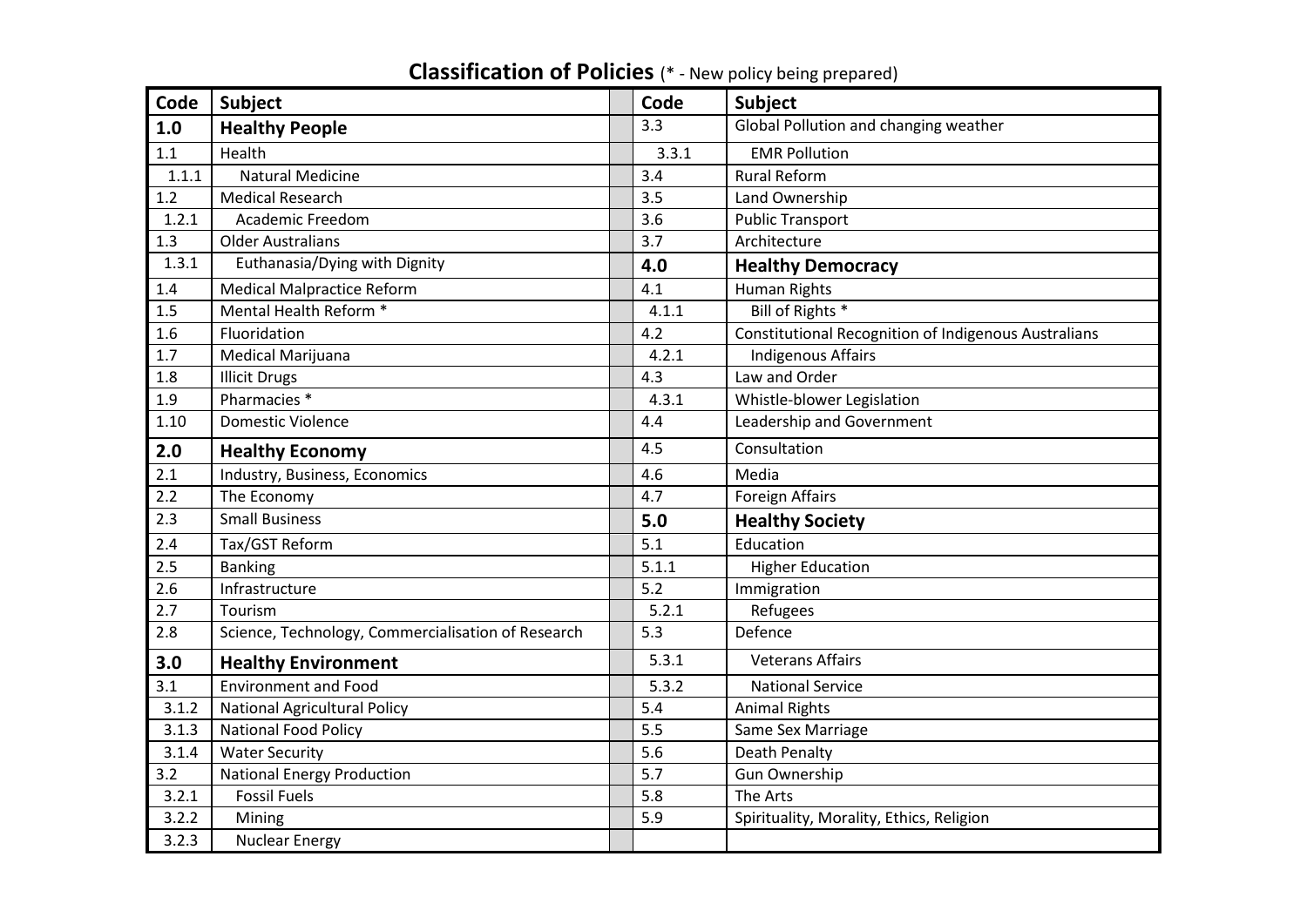## **Detail of Policies**

| Code | Subject               | <b>Detail</b>                                                                                                                                                                                                                                                                                                                                                                                                                                                                                                                                                                                                                                                                                                                                                                                                                                                                                                                                                                                                                                                                                                                                                                                                                                                                                                                                                                                                                                                                                                                                                                                                                                                                                                                                                                                                                                                                                                        |
|------|-----------------------|----------------------------------------------------------------------------------------------------------------------------------------------------------------------------------------------------------------------------------------------------------------------------------------------------------------------------------------------------------------------------------------------------------------------------------------------------------------------------------------------------------------------------------------------------------------------------------------------------------------------------------------------------------------------------------------------------------------------------------------------------------------------------------------------------------------------------------------------------------------------------------------------------------------------------------------------------------------------------------------------------------------------------------------------------------------------------------------------------------------------------------------------------------------------------------------------------------------------------------------------------------------------------------------------------------------------------------------------------------------------------------------------------------------------------------------------------------------------------------------------------------------------------------------------------------------------------------------------------------------------------------------------------------------------------------------------------------------------------------------------------------------------------------------------------------------------------------------------------------------------------------------------------------------------|
|      |                       |                                                                                                                                                                                                                                                                                                                                                                                                                                                                                                                                                                                                                                                                                                                                                                                                                                                                                                                                                                                                                                                                                                                                                                                                                                                                                                                                                                                                                                                                                                                                                                                                                                                                                                                                                                                                                                                                                                                      |
| 1.0  | <b>Healthy People</b> |                                                                                                                                                                                                                                                                                                                                                                                                                                                                                                                                                                                                                                                                                                                                                                                                                                                                                                                                                                                                                                                                                                                                                                                                                                                                                                                                                                                                                                                                                                                                                                                                                                                                                                                                                                                                                                                                                                                      |
| 1.1  | Health                | Australia is experiencing an epidemic of chronic disease which is rarely discussed by health officials or in the media.<br>The current medical business model provides no incentive for drug manufacturers to promote good health. The HAP<br>will lead an open and objective analysis of this model. Rather than assume that the only way to achieve better<br>medical care is to spend more money, the HAP will demonstrate through scientific and economic analyses that the<br>best way to manage long-term health costs is to make people healthier. The result will be a happier and more<br>productive community where quality of life matches longevity. It will also help make the health budget sustainable.<br>So instead of an increasingly more expensive disease management system, the HAP will focus on the creation of<br>health as being the primary goal. Parts of the present system are indeed world-best, especially emergency medicine<br>services and some non-pharmaceutical developments such as eye surgery pioneered by the late Professor Fred<br>Hollows and the Cochlea ear technology developed by Professor Graeme Clark. Australia is fortunate to have many<br>devoted, caring and skilled professionals working within the current system including doctors, nurses and allied<br>health professionals. The HAP respects and supports their contributions, and will promote the establishment of<br>Integrative Medical Centres where patients can access the best of conventional and natural medicine, and where<br>practitioners from all disciplines work cooperatively together. The HAP will encourage extension of this practical<br>cooperation into our hospitals.<br>So the HAP intends to:<br>(a) Recognise that a broad, integrative approach to health care is required based on what is best for patients<br>and free from corporate or personal vested interests. |
|      |                       | (b) Support a national system of health care which encourages collaboration between general practitioners,<br>specialists, allied health professionals and natural health care practitioners.                                                                                                                                                                                                                                                                                                                                                                                                                                                                                                                                                                                                                                                                                                                                                                                                                                                                                                                                                                                                                                                                                                                                                                                                                                                                                                                                                                                                                                                                                                                                                                                                                                                                                                                        |
|      |                       | (c) Recognise that the present epidemic of chronic diseases in Australia needs to be managed using a different<br>paradigm which includes natural medicine, and that potentially serious infectious diseases be managed using<br>a thoroughly researched program of immunisation that is both safe and effective.                                                                                                                                                                                                                                                                                                                                                                                                                                                                                                                                                                                                                                                                                                                                                                                                                                                                                                                                                                                                                                                                                                                                                                                                                                                                                                                                                                                                                                                                                                                                                                                                    |
|      |                       | (d) Fund methodically appropriate, objective, independent research into all aspects of natural and<br>pharmaceutical medicine to reliably inform citizens and political leaders of the relative proven costs and<br>benefits to the community.                                                                                                                                                                                                                                                                                                                                                                                                                                                                                                                                                                                                                                                                                                                                                                                                                                                                                                                                                                                                                                                                                                                                                                                                                                                                                                                                                                                                                                                                                                                                                                                                                                                                       |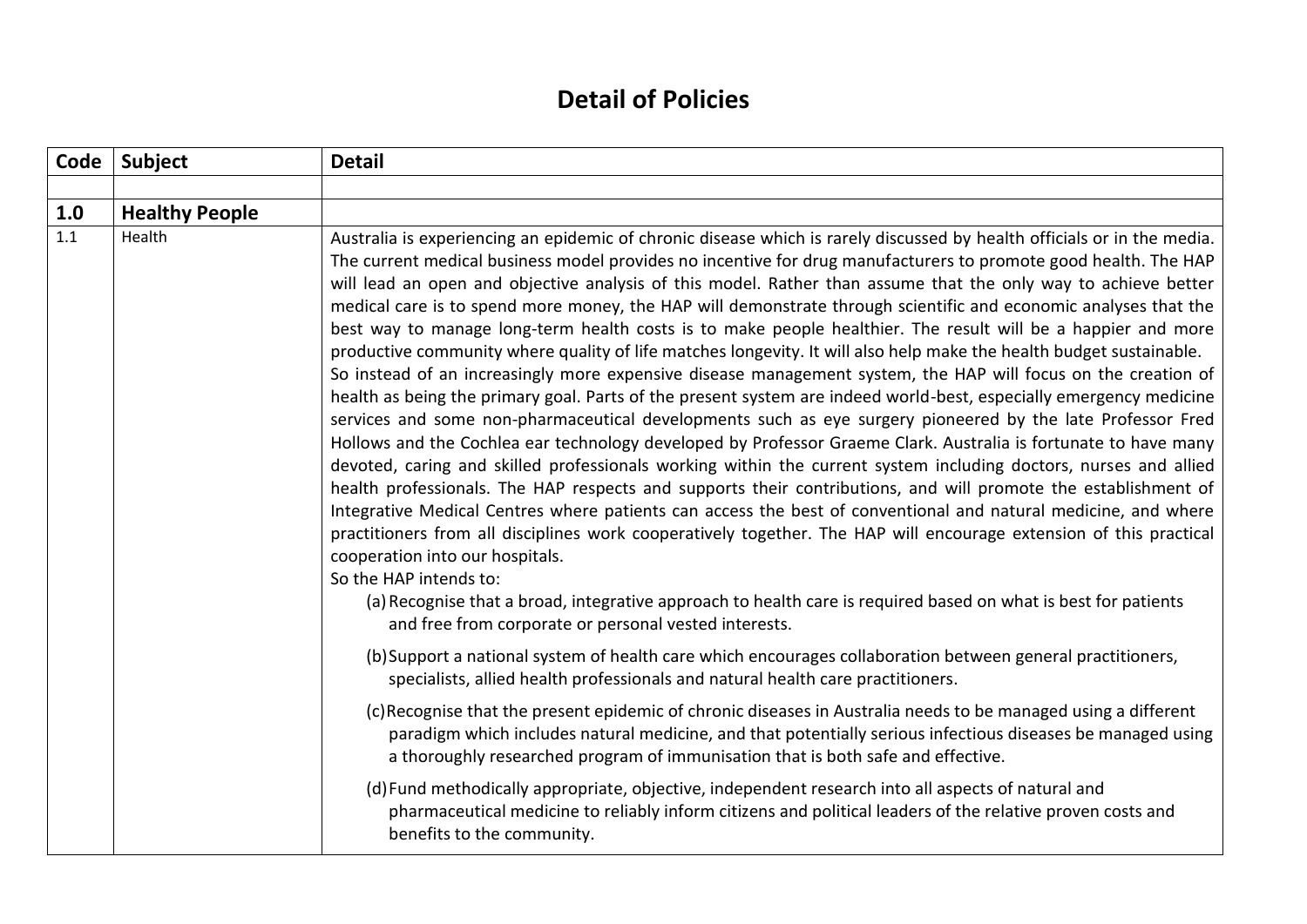|       |                         | (e) Recognise that the requirement for the informed consent of the patient before administration of a<br>medication or a medical procedure/intervention is a basic human right.                                                                                                                                                                                                                                                                                                                                                                                                                                                                                                                                                                                                                                                                                                                                                                                                                                                                                                                                                                                                                                                                                                                                                                                                                         |
|-------|-------------------------|---------------------------------------------------------------------------------------------------------------------------------------------------------------------------------------------------------------------------------------------------------------------------------------------------------------------------------------------------------------------------------------------------------------------------------------------------------------------------------------------------------------------------------------------------------------------------------------------------------------------------------------------------------------------------------------------------------------------------------------------------------------------------------------------------------------------------------------------------------------------------------------------------------------------------------------------------------------------------------------------------------------------------------------------------------------------------------------------------------------------------------------------------------------------------------------------------------------------------------------------------------------------------------------------------------------------------------------------------------------------------------------------------------|
|       |                         | (f) Defend the right of every person/parent/legal guardian to choose to decline invasive medical<br>procedures/interventions with no resultant punitive action of any kind.                                                                                                                                                                                                                                                                                                                                                                                                                                                                                                                                                                                                                                                                                                                                                                                                                                                                                                                                                                                                                                                                                                                                                                                                                             |
|       |                         | (g)Transform the Australian health care system from a disease management system (albeit with some excellent<br>features such as in emergency medicine) to a health creation system. Promote genuine preventative<br>medicine involving making citizens more healthy in every way - intellectually, emotionally and physically.<br>(h)Protect the future of Medicare. Quantify the potential for natural medicine to help maintain the financial<br>viability of Medicare.<br>(i) The HAP believes that Homebirth provides a safe option, and women should be able to choose homebirth without<br>penalty. Safety has been studied by the Cochrane Collaboration review of homebirth which concluded that for normal<br>pregnancies with suitably qualified persons in attendance, safety was at least as good as hospital births, but with far<br>fewer medical interventions.                                                                                                                                                                                                                                                                                                                                                                                                                                                                                                                          |
| 1.1.1 | <b>Natural Medicine</b> | The HAP believes that natural medicine should be placed on an equal footing with pharmaceutical medicine.<br>Australians should be able to choose between pharmaceutical medicine practitioners and natural medicine<br>practitioners without being disadvantaged financially for their choice. Survey evidence indicates that up to 70<br>percent of Australian adults use some form of natural medicine as a part of their regular health routine. The HAP will<br>promote the integration of natural medicine with the existing Medicare system. A Natural Medicine Practitioners<br>Board will be set up to appropriately accredit qualified natural medicine practitioners into the national health<br>system, and to update, regulate and enforce practice standards.                                                                                                                                                                                                                                                                                                                                                                                                                                                                                                                                                                                                                             |
| 1.2   | <b>Medical Research</b> | The HAP recognises that our country suffers when medical research is manipulated to produce results which serve<br>vested interests, but which is then used by politicians to form the basis of public health decisions. The HAP will<br>expose deliberate corruption in medical research using the considerable body of evidence which already exists in<br>professional journals and elsewhere, and will support the recruitment of researchers with proven independence and<br>integrity to undertake needed medical research which will then be published, whatever the findings. The HAP will<br>review existing medical institutions to ensure that public money is spent only on objective and unbiased research<br>which benefits all citizens.<br>Government funding for natural medicine research is almost non-existent. Since 2009, the NH&MRC has funded only<br>a single complementary health project, and spent less than \$500,000, out of a total budget of over five and a half a<br>billion dollars. This is less than one one-hundredth of one percent of total funding. The HAP will ensure that natural<br>medicine research receives appropriate funding from the NH&MRC both by way of targeted calls for projects and<br>strategic awards of funding, and by including natural medicine as a discrete research category alongside conventional<br>medical research categories. |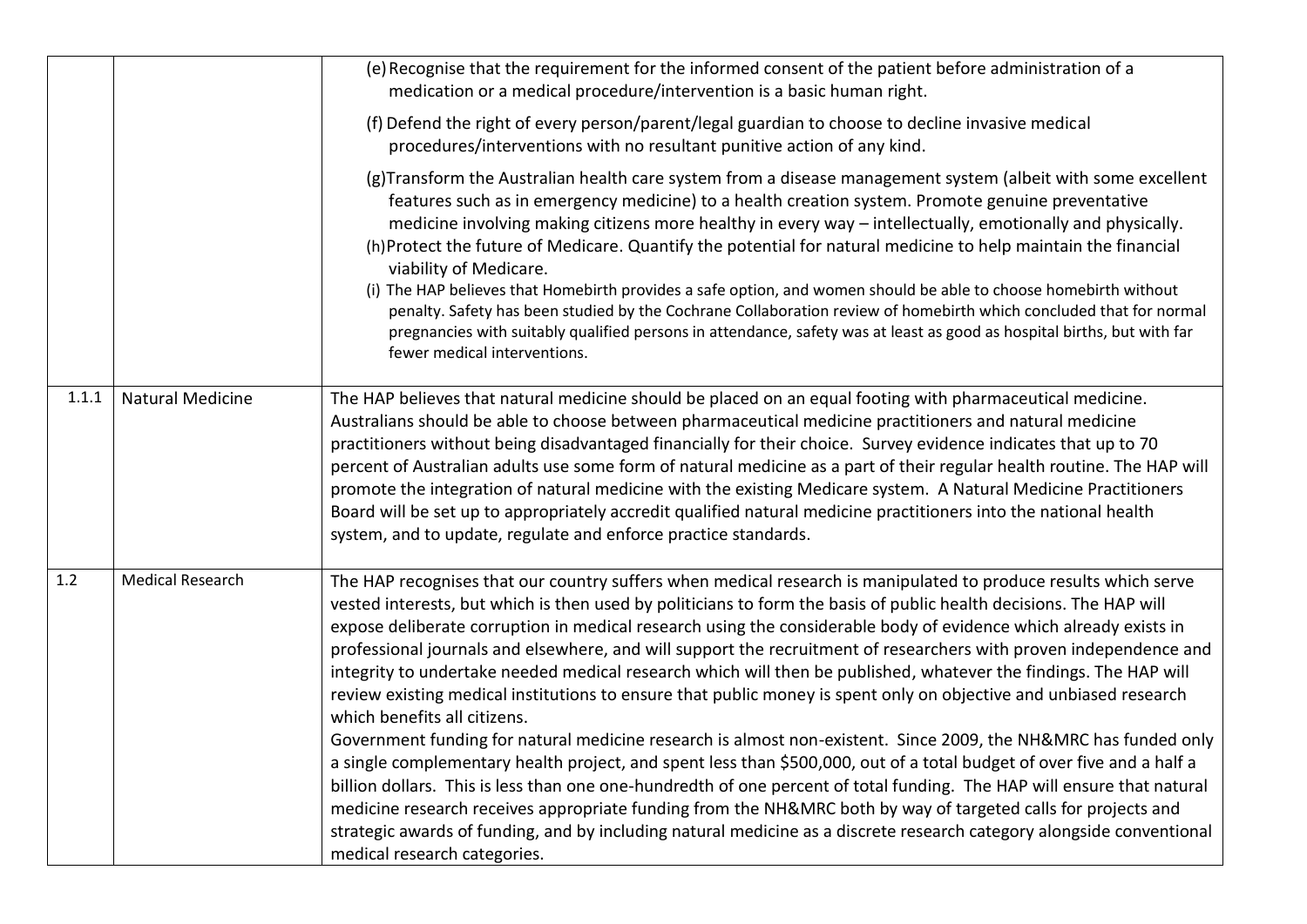| 1.2.1   | Academic Freedom                     | The HAP recognises with great concern the attempts by well-resourced and influential lobby groups to stifle<br>academic freedom within Australian universities and research institutes. The HAP will expose and oppose such<br>attempts to prevent researchers from undertaking and publishing potentially controversial research, and will<br>support the heads of institutions who stand up against individuals and groups who oppose academic freedom.                                                                                                                                                                                                                                                                                         |
|---------|--------------------------------------|---------------------------------------------------------------------------------------------------------------------------------------------------------------------------------------------------------------------------------------------------------------------------------------------------------------------------------------------------------------------------------------------------------------------------------------------------------------------------------------------------------------------------------------------------------------------------------------------------------------------------------------------------------------------------------------------------------------------------------------------------|
| 1.3     | <b>Older Australians</b>             | Senior citizens have helped to build the society which we now benefit from and as such should be treated with<br>respect, and dignity. Safe, effective and affordable health care is a priority as well as a pension that allows a good<br>quality of life. The infrastructure and networks needed to ensure that our seniors are given the care they require is a<br>priority. They should be assisted to gain access to natural medicine which is not covered by Medicare.<br>Our Elders should be given a voice and their opinions listed to.                                                                                                                                                                                                  |
| 1.3.1   | Euthanasia/Dying with<br>Dignity     | Under no circumstances should a government agency ever be empowered to independently end anyone's life.<br>If a demonstrable medical reason exists that causes a very poor quality of life, then a patient should have the right to<br>be able to choose to terminate their own life, with the proviso that the patient is of sound mind and that the written<br>agreement of two doctors be required to certify as to the patient's quality of life.<br>However the HAP believes that all citizens deserve the right to high quality palliative care to give them genuine<br>options in their final days, and that Australians should be supported to spend their final days at home with their<br>loved ones if this is possible and requested. |
| 1.4     | <b>Medical Malpractice</b><br>Reform | The HAP believes that the current Australian system is heavily dependent on medical malpractice lawsuits and is<br>expensive, secretive, and compensation is often inadequate. It often does not result in an adequate and transparent<br>analysis of the error thus enabling an improvement in medical processes. The HAP will review the Danish system as<br>well as systems used in Norway, Sweden and New Zealand which appear to be patient based, equitable, relatively<br>inexpensive, and transparent thus more readily enabling improvements in medical processes.                                                                                                                                                                       |
| 1.5     | <b>Mental Health Reform</b>          | New policy being prepared.                                                                                                                                                                                                                                                                                                                                                                                                                                                                                                                                                                                                                                                                                                                        |
| $1.6\,$ | Fluoridation                         | The HAP believes that sodium fluoride, hydrofluorocilic acid and other chemical products called "fluoride" are toxic chemical<br>waste products that are classified as class 6 poisons and should not be placed into public water supplies. It is noted that a<br>majority of European countries now oppose mass medication using toxic fluoride chemicals.                                                                                                                                                                                                                                                                                                                                                                                       |
| 1.7     | Medical Marijuana                    | The use of medical marijuana is now supported by a growing body of positive research. Varieties can be grown to<br>suit various medical conditions. Most cannabinoids are non-psychogenic (CBD variety) with THC being the only<br>version that may require close monitoring. Israeli research has already indicated that cannabis oil produced from the                                                                                                                                                                                                                                                                                                                                                                                          |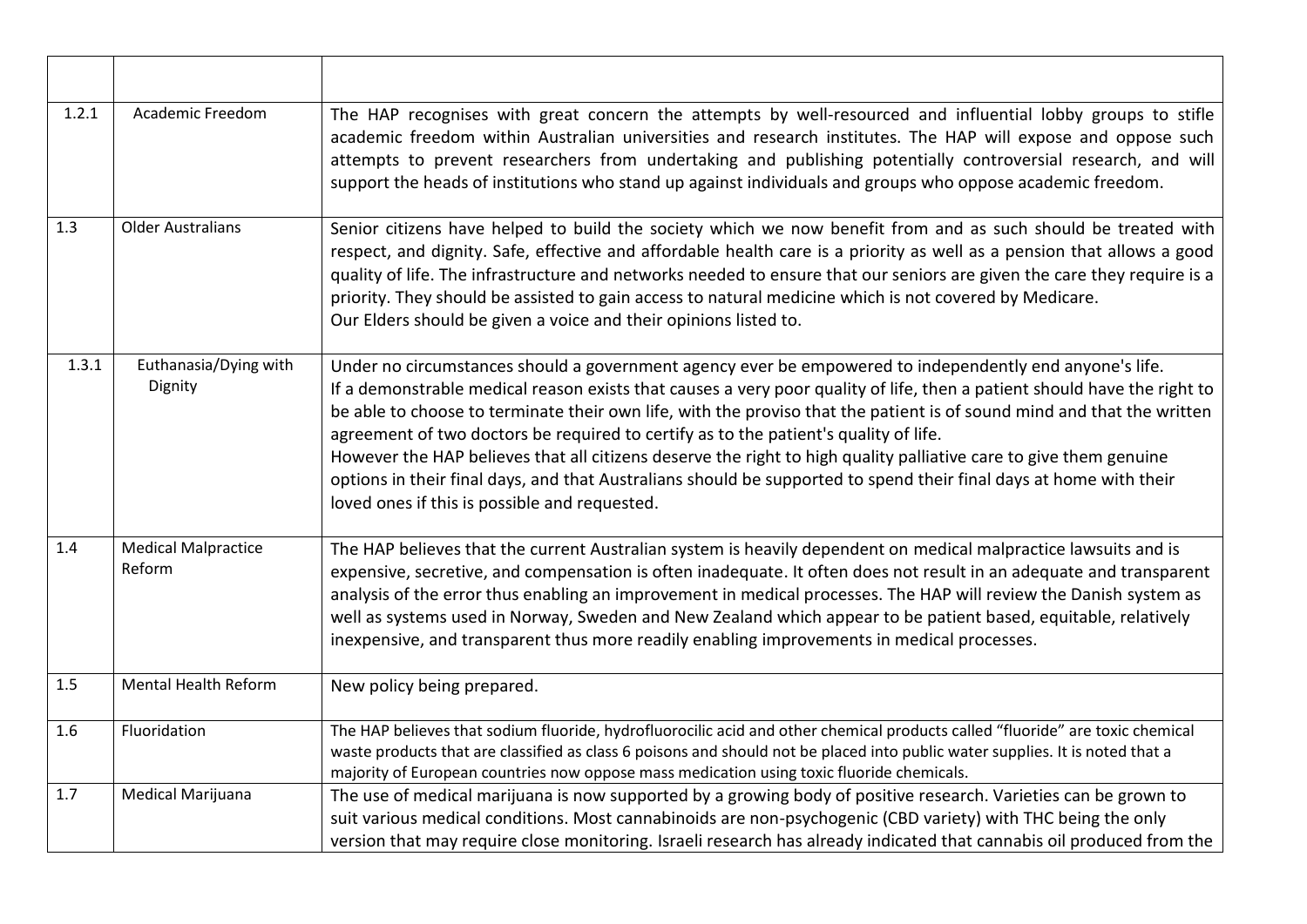|      |                                  | plant is superior to other formulations in duration of action and efficacy.<br>Marijuana has the potential not only to relieve the suffering of Australians with a range of medical conditions, but                                                                                                                                                                                                                                                                                                                                                                                                                                                                                                                                                                                                                                                                                                                                                                                                                                                                                                                                                                                                      |
|------|----------------------------------|----------------------------------------------------------------------------------------------------------------------------------------------------------------------------------------------------------------------------------------------------------------------------------------------------------------------------------------------------------------------------------------------------------------------------------------------------------------------------------------------------------------------------------------------------------------------------------------------------------------------------------------------------------------------------------------------------------------------------------------------------------------------------------------------------------------------------------------------------------------------------------------------------------------------------------------------------------------------------------------------------------------------------------------------------------------------------------------------------------------------------------------------------------------------------------------------------------|
|      |                                  | also to reduce Australia's PBS cost, become an export earner and generate jobs for many people. It has use as a<br>rotational crop (say with sugar cane) to preserve soil fertility and its fibre can be used for paper manufacture and<br>clothing manufacture.                                                                                                                                                                                                                                                                                                                                                                                                                                                                                                                                                                                                                                                                                                                                                                                                                                                                                                                                         |
|      |                                  |                                                                                                                                                                                                                                                                                                                                                                                                                                                                                                                                                                                                                                                                                                                                                                                                                                                                                                                                                                                                                                                                                                                                                                                                          |
| 1.8  | <b>Illicit Drugs</b>             | The HAP believes that drug addictions, whether pharmaceutical or illicit, are a medical problem and should be<br>treated through the health system. However the consequences of drug addictions place a significant burden on the<br>economy, our legal system and our health system. A holistic approach is required. In particular the real causes<br>behind drug addictions of all types need to be revealed and the social causes addressed through thoughtful and<br>integrated strategies. The focus should be on prevention of the need to use drugs.                                                                                                                                                                                                                                                                                                                                                                                                                                                                                                                                                                                                                                             |
| 1.9  | Pharmacies                       | New policy being prepared.                                                                                                                                                                                                                                                                                                                                                                                                                                                                                                                                                                                                                                                                                                                                                                                                                                                                                                                                                                                                                                                                                                                                                                               |
| 1.10 | <b>Domestic Violence</b>         | The HAP is encouraged by the growing awareness of the immense damage caused by family violence. Existing efforts<br>to combat family violence should be continued, and further innovative solutions sought. For example, pharmacies<br>are usually supportive environments that abused women may already be visiting and it might lessen the fear of<br>partner retaliation if a pharmacist was able to triage a range of help - counselling, police contact, ongoing security<br>patrols, emergency accommodation, emergency food supplies, GP or other health professional referral, etc.                                                                                                                                                                                                                                                                                                                                                                                                                                                                                                                                                                                                              |
| 2.0  | <b>Healthy Economy</b>           |                                                                                                                                                                                                                                                                                                                                                                                                                                                                                                                                                                                                                                                                                                                                                                                                                                                                                                                                                                                                                                                                                                                                                                                                          |
| 2.1  | Industry, Business,<br>Economics | A healthy, vigorous, equitable economy creates the best possible opportunity for all Australia's citizens to enjoy a<br>good quality of life.<br>Therefore the HAP will:<br>(a) Support the principles of undistorted free enterprise where government has an important role to play in the<br>provision of potentially unprofitable services and initiatives, as well as to provide reasonable regulations to<br>ensure a level playing field for all participants in the national economy.<br>(b) Recognise that the small business sector, including industry, commerce and the farming sector, deserves<br>protection from unfair competition from large national and multinational corporations.<br>(c) Limit concentrations of power in corporate business, financial institutions, trade unions, and the<br>communications media that lead to inequality of services.<br>(d) Cut unnecessary "red tape" that stifles competition.<br>(e) Promote targeted "research and development" to further Australia's future industrial growth.<br>(f) Recognise that industry, business and economics should provide results that benefit not only individual<br>stakeholders, but also the entire Nation. |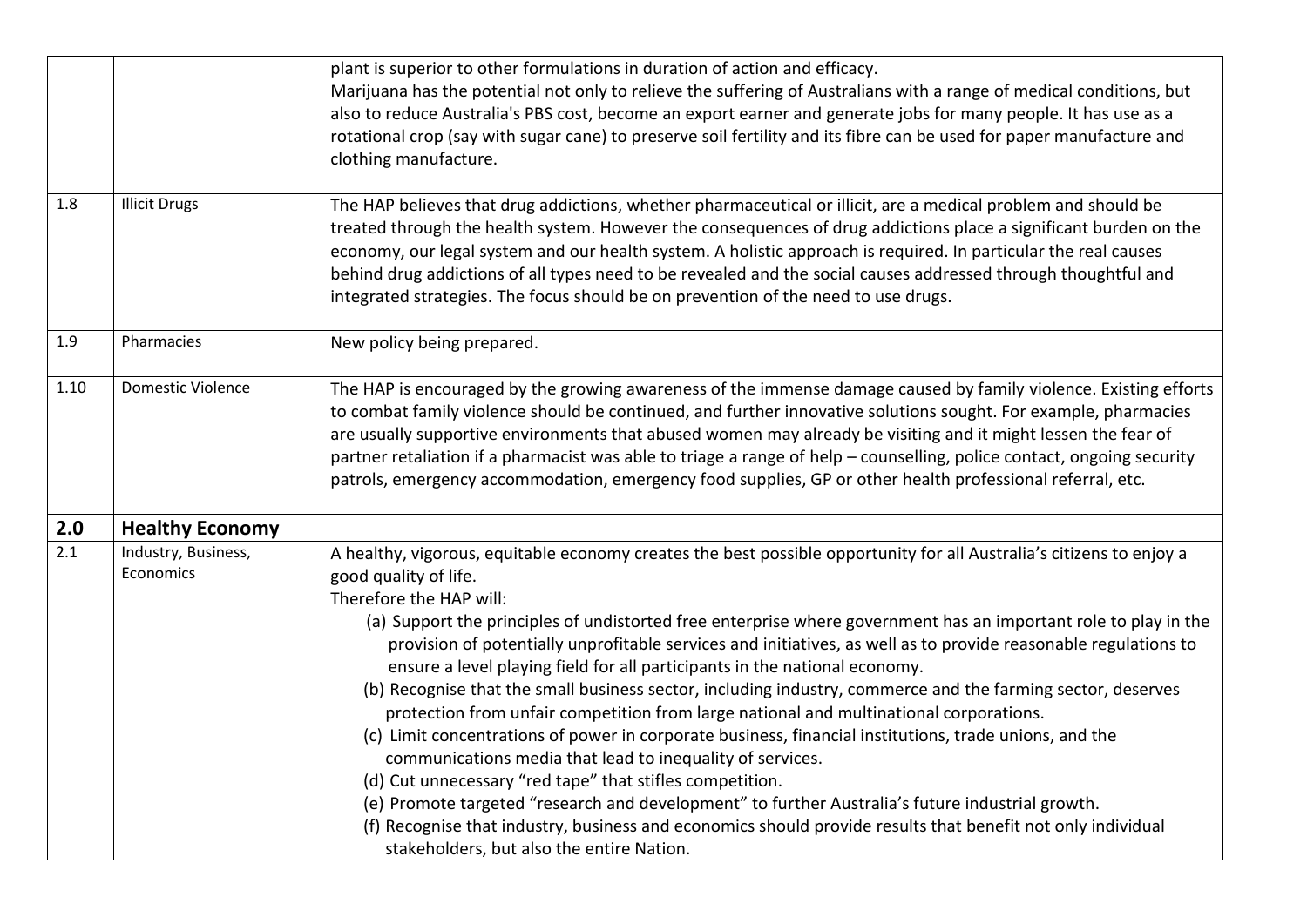|     |                       | (g) Support an appropriate and well targeted "buy Australia" program.                                                                                                                                                                                                                                                                                                                                                                                                                                                                                                                                                                                                                                                                                                                                                                                                                                                                                                                                                                                                                                                                                                      |
|-----|-----------------------|----------------------------------------------------------------------------------------------------------------------------------------------------------------------------------------------------------------------------------------------------------------------------------------------------------------------------------------------------------------------------------------------------------------------------------------------------------------------------------------------------------------------------------------------------------------------------------------------------------------------------------------------------------------------------------------------------------------------------------------------------------------------------------------------------------------------------------------------------------------------------------------------------------------------------------------------------------------------------------------------------------------------------------------------------------------------------------------------------------------------------------------------------------------------------|
| 2.2 | The Economy           | The HAP believes in balanced free enterprise, where government has a role to play in ensuring that neither big<br>business, big unions nor government bureaucracies distort the economic system and prevent economic prosperity<br>being shared reasonably by all.                                                                                                                                                                                                                                                                                                                                                                                                                                                                                                                                                                                                                                                                                                                                                                                                                                                                                                         |
| 2.3 | <b>Small Business</b> | The HAP considers the health of the small business sector to be fundamental in building wealth for all citizens, as It<br>is only through promoting and sustaining small business that a genuine market for employment and a sustainable<br>middle class is possible. Small business should receive a fair share of Government grants. The administrative burden<br>imposed on small businesses by governments must be reduced. Previous inquiries have yielded some legislative<br>improvements, but a further simplification of regulations and taxation methods is needed. The HAP will facilitate<br>appropriate research to identify needed improvements to the system.                                                                                                                                                                                                                                                                                                                                                                                                                                                                                               |
| 2.4 | Tax/GST Reform        | Wealthy individuals and corporations should not be overtaxed, nor should they be able to escape paying a<br>reasonable share of taxation. The widespread practice of moving revenue offshore to avoid paying Australian tax<br>should be stopped. Nationally, the HAP will support a balanced mix of revenue collection and expenditure that<br>promotes prosperity whilst ensuring fairness for all citizens.<br>The HAP does not support an increase in the GST until all genuine cost saving and revenue raising options have been<br>thoroughly explored. Potential savings exist in the areas of negative gearing, superannuation inequities, tax<br>avoidance through transfer pricing by international groups, and waste and unnecessary expenditure in the health<br>sector.<br>Alternative taxation systems such as taxing transactions should be independently examined. This kind of tax is<br>popularly known as a Tobin Tax, and was first suggested by Nobel-prize winning British economist James Tobin in<br>1972.<br>Savings through simplification of the taxation system are also potentially significant. Fairness and equity must take<br>precedence. |
| 2.5 | <b>Banking</b>        | Competition within the Australian banking sector must be either maintained or increased. Small business lending<br>could be facilitated by "small business finance companies" that involve "peer to peer" lending. Appropriate<br>Government guarantees for deposits and certain types of loans generated by these types of organisations could be<br>considered.<br>The HAP will investigate the creation of a publicly owned National Community Bank. The National Community Bank<br>will not compete directly with the Big Banks on their terms, but will help drive the transition to a healthier economy<br>by supporting and underwriting the creation of local community banks.                                                                                                                                                                                                                                                                                                                                                                                                                                                                                     |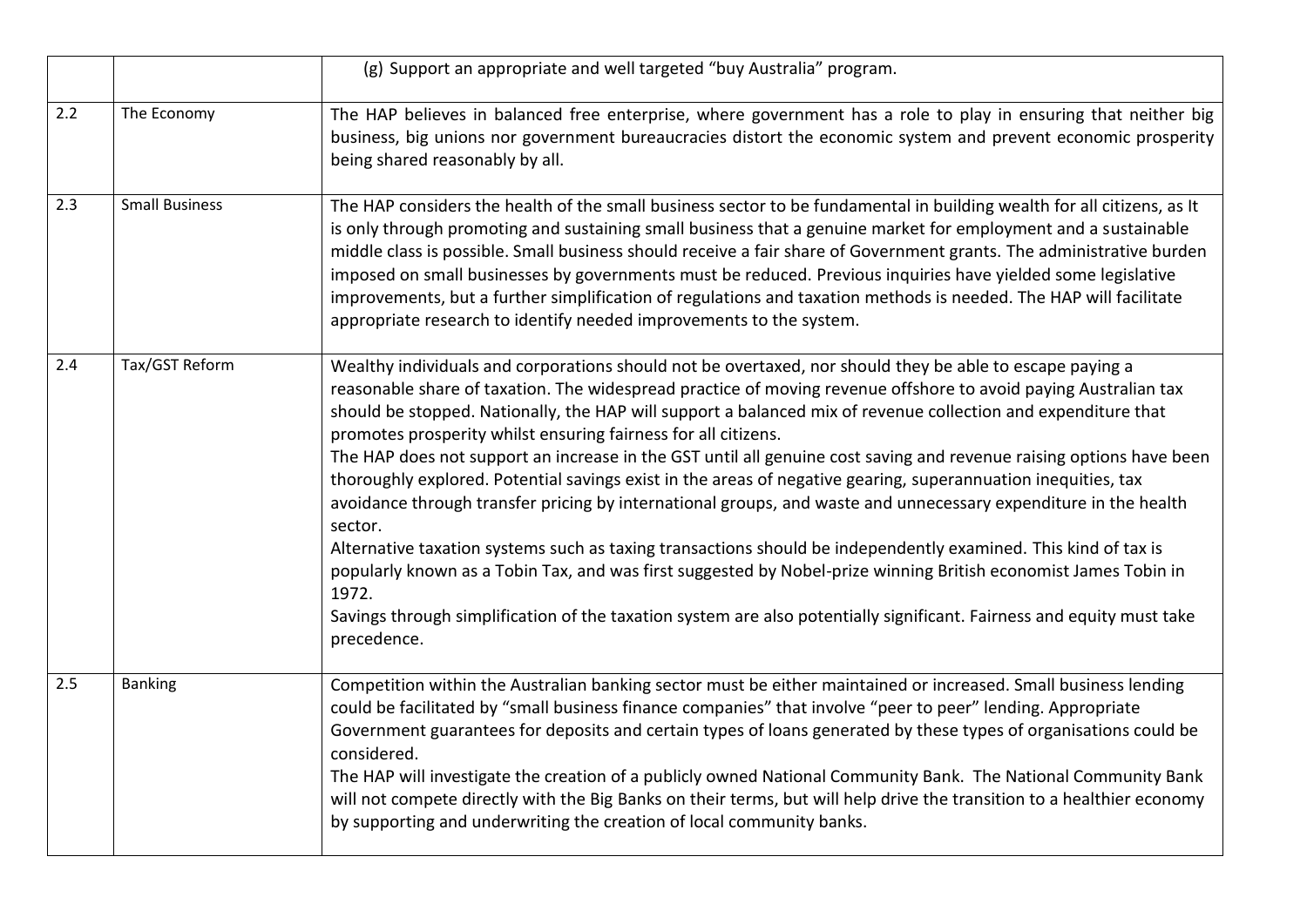| 2.6              | Infrastructure             | Infrastructure projects generate jobs and overall prosperity to our country's economy, and if possible we should                                                                                            |
|------------------|----------------------------|-------------------------------------------------------------------------------------------------------------------------------------------------------------------------------------------------------------|
|                  |                            | always have appropriate infrastructure projects on the drawing board. However projects need to be well targeted                                                                                             |
|                  |                            | and thoroughly researched to ensure economic value and environmental sustainability.                                                                                                                        |
|                  |                            |                                                                                                                                                                                                             |
| 2.7              | Tourism                    | Australia is uniquely placed in the world in terms of being a safe and clean place to visit.                                                                                                                |
|                  |                            | As there are a growing number of affluent communities throughout the world, Australia should promote the country                                                                                            |
|                  |                            | vigorously as a means of growing employment and especially in areas where logging and mining industries can be<br>replaced with tourism.                                                                    |
|                  |                            | A well-developed tourist infrastructure should not only involve attractions, accommodation and entertainment, but                                                                                           |
|                  |                            | also specialties such as eco-tourism and education tourism. For example, education could be tied to a vacation that<br>could stimulate regional tourism, and each region could promote various specialties. |
|                  |                            | Certain tourism regions could also benefit from the addition of light rail infrastructure, particularly if it could further                                                                                 |
|                  |                            | link in to the major rail systems.                                                                                                                                                                          |
|                  |                            |                                                                                                                                                                                                             |
| 2.8              | Science, Technology,       | The HAP strongly supports genuine scientific endeavours designed to provide sustainable benefits to Australia and                                                                                           |
|                  | Commercialisation of       | to the world. Institutions such as the CSIRO are national icons, and should be supported to the greatest extent                                                                                             |
|                  | Research                   | possible with Government funds to ensure uncontaminated research for the public good.                                                                                                                       |
|                  |                            | Australia should develop protocols to ensure that the nation receives appropriate commercial rewards from                                                                                                   |
|                  |                            | publically funded research.                                                                                                                                                                                 |
|                  |                            |                                                                                                                                                                                                             |
| 3.0              | <b>Healthy Environment</b> |                                                                                                                                                                                                             |
| $\overline{3.1}$ | Environment                | The health of Australians and their quality of life are directly correlated to the health of the environment. Clean air                                                                                     |
|                  |                            | and water, nutritious food, well planned cities and urban environments and the protection and setting aside of                                                                                              |
|                  |                            | pristine natural and high value heritage areas are essential for the ongoing physical, emotional and spiritual health                                                                                       |
|                  |                            | of Australian communities and the Nation as a whole. The HAP supports the development of sustainable, renewable                                                                                             |
|                  |                            | power sources in preference to the continued expansion of fossil fuels.                                                                                                                                     |
|                  |                            |                                                                                                                                                                                                             |
|                  |                            | The HAP is committed to a prohibition on the wasteful use of old growth forests for woodchipping or pulping                                                                                                 |
|                  |                            | purposes. The HAP believes there should be a vigorously policed moratorium on the importation of any illegally                                                                                              |
|                  |                            | harvested rainforest timbers to support other nations' efforts at curbing destructive practises globally. This general                                                                                      |
|                  |                            | principle would also apply to other agricultural or wildlife products which we as a nation within our context found                                                                                         |
|                  |                            | undesirable.<br>The HAP will:                                                                                                                                                                               |
|                  |                            | (a) Encourage environmental rejuvenation including the improvement of forestry, farming cropping, livestock,                                                                                                |
|                  |                            |                                                                                                                                                                                                             |
|                  |                            | silviculture and urban usage.                                                                                                                                                                               |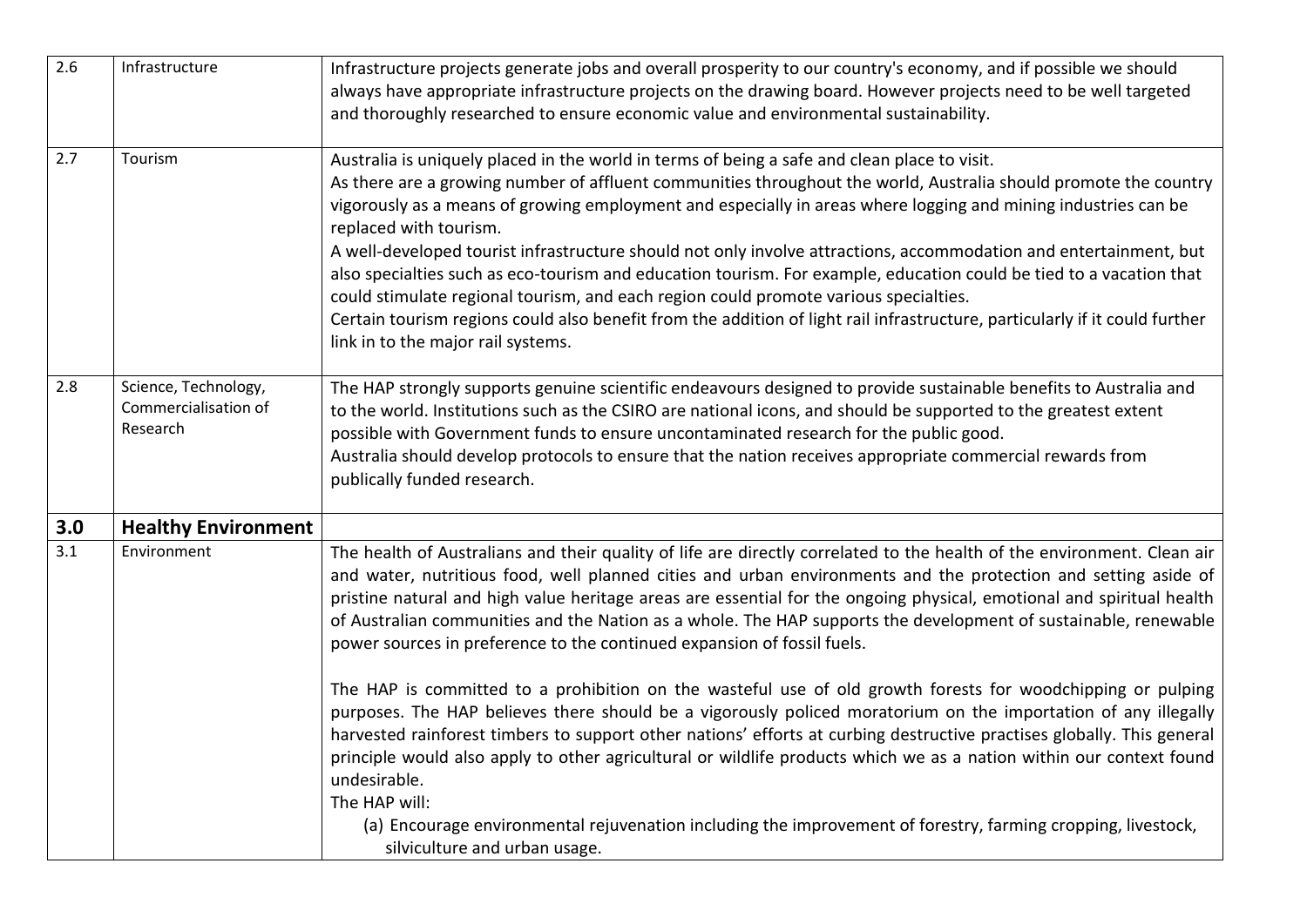|       |                                     | (b) Support the development and implementation of clean, renewable energy sources as a primary focus of our<br>energy based society.                                                                                                                                                                                                                                                                                                                                                                                                                                                                                                                                                                                                                                                                                                                                                                                                                                                                                                                                                                                                                                                                                                                                                                                                                                                                                                                                                                                                    |
|-------|-------------------------------------|-----------------------------------------------------------------------------------------------------------------------------------------------------------------------------------------------------------------------------------------------------------------------------------------------------------------------------------------------------------------------------------------------------------------------------------------------------------------------------------------------------------------------------------------------------------------------------------------------------------------------------------------------------------------------------------------------------------------------------------------------------------------------------------------------------------------------------------------------------------------------------------------------------------------------------------------------------------------------------------------------------------------------------------------------------------------------------------------------------------------------------------------------------------------------------------------------------------------------------------------------------------------------------------------------------------------------------------------------------------------------------------------------------------------------------------------------------------------------------------------------------------------------------------------|
|       |                                     | (c) Require comprehensive investigation into environmental hazards before granting extraction/mining<br>approval.                                                                                                                                                                                                                                                                                                                                                                                                                                                                                                                                                                                                                                                                                                                                                                                                                                                                                                                                                                                                                                                                                                                                                                                                                                                                                                                                                                                                                       |
|       |                                     | (d) Prohibit the use of old growth forests for woodchipping or pulping purposes. Promote the phased transition<br>to a biodiverse silviculture and plantation hardwood and softwood industry.                                                                                                                                                                                                                                                                                                                                                                                                                                                                                                                                                                                                                                                                                                                                                                                                                                                                                                                                                                                                                                                                                                                                                                                                                                                                                                                                           |
| 3.1.2 | <b>National Agricultural Policy</b> | The most important thing for any city in the world is healthy functioning agriculture, as without a steady stream of<br>food, fibres and fuels being produced from a nation's lands and waters the nation and its cities cannot survive.<br>Therefore the HAP will, when elected, do what has never been done before; we will lobby for a National Agricultural<br>Policy. We will encourage all stakeholders, parties and peoples across this great nation to participate in the process<br>to create a policy which, through national research, will reflect the priorities of the majority of Australians.<br>The HAP embraces regenerative agriculture, building healthy fertile soils rather than the use of artificial fertilisers<br>and pesticides, and community gardens where organic, spray-free crops are encouraged along with organic<br>mulching and manures to enrich the soils (i.e. sustainable and regenerative farming practices) where our food supply<br>is grown. Once an agricultural policy is created we will enact policy to facilitate the implementation of that policy.<br>Australia has no National seed security and the HAP will create policy to encourage a local seed production industry,<br>including the storage and international sales of seeds of numerous varieties. The HAP values Australia's native plant<br>diversity and will encourage a national effort to conserve this diversity through collaborative and sustainable seed<br>collecting, banking, research and knowledge sharing. |
| 3.1.3 | <b>National Food Policy</b>         | The HAP believes in the value of food co-operatives, and the fostering of community-based food production in each<br>region to reduce the dependence on imported food sources, including both food from other countries and food<br>from within Australian requiring extensive transport and storage resources.<br>The HAP will promote the ability of Australian communities to grow food naturally, organically and sustainably.<br>Long-term food production planning is needed to accommodate expected population expansion both locally and<br>internationally. Australia has a massive comparative advantage over most countries in its potential to produce clean<br>and nutritious food for our own population and the world, and the HAP will work to see that potential achieved.<br>The HAP will promote food education beginning at primary school to ensure that children know what food is healthy and what<br>foods can cause chronic illness, including obesity which is of grave concern amongst children as well as adults. These programs<br>will be based on the latest evidence that is free from commercial influence.<br>The HAP will investigate the outcomes of financial measures used in other countries aimed at reducing the use of<br>ingredients in food shown to cause chronic illnesses such as diabetes and heart disease. Such measures would only<br>be promoted if there is unambiguous evidence showing positive health results, and if any funds generated were                                  |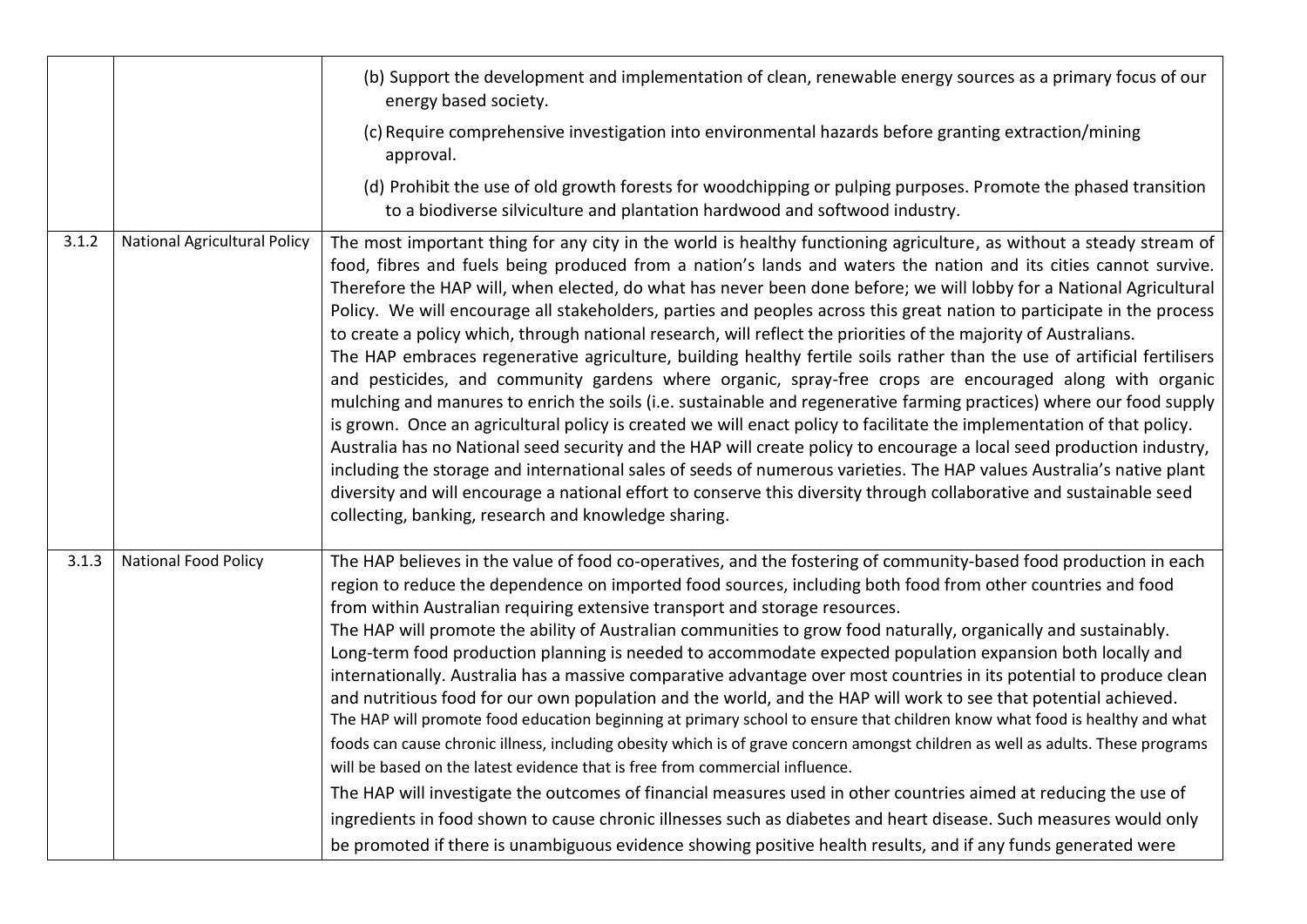|       |                                   | dedicated to nutritional education and treatment plans.                                                                                                                                                                                                                                                                                                                                                                                                                                                                                                                                                                                                                                                                                                                                                                                                                                                                                                                                                                                                                                                                                                                                                                                                                                                                                                                                                                                                                                            |
|-------|-----------------------------------|----------------------------------------------------------------------------------------------------------------------------------------------------------------------------------------------------------------------------------------------------------------------------------------------------------------------------------------------------------------------------------------------------------------------------------------------------------------------------------------------------------------------------------------------------------------------------------------------------------------------------------------------------------------------------------------------------------------------------------------------------------------------------------------------------------------------------------------------------------------------------------------------------------------------------------------------------------------------------------------------------------------------------------------------------------------------------------------------------------------------------------------------------------------------------------------------------------------------------------------------------------------------------------------------------------------------------------------------------------------------------------------------------------------------------------------------------------------------------------------------------|
|       |                                   | The evidence-based value of permaculture will be promoted by the HAP.                                                                                                                                                                                                                                                                                                                                                                                                                                                                                                                                                                                                                                                                                                                                                                                                                                                                                                                                                                                                                                                                                                                                                                                                                                                                                                                                                                                                                              |
| 3.1.4 | <b>National Water Security</b>    | Water security is essential to Australia's future prosperity. Much of Australia suffers from inconsistent rainfall<br>patterns. Some areas can have 30% of the years' rainfall in a few weeks, followed by years of dry seasons. Planning<br>will be started to ensure that agricultural production can continue even during dry years.<br>The HAP policy will aim to stabilise our production so as to break the cycle of boom and bust for rural properties.<br>We will propose a National water security program that will protect Australia's water supply from privatisation.<br>There will be a 3 pronged approach to water security and stability. One will be based on capturing excess run off in<br>large storage dams, the second will be prevention of evaporation and run off by incentives to keep all national and<br>private land covered with ground cover year round thus preventing sediment movement which would fill storage<br>dams, and the third will be a tax and monitoring basis of water quality monitoring at the lowest point on each<br>property to encourage changes in behaviour by land owners.<br>This scheme will carefully evaluate the full implications of future dam building which on one hand can create water<br>security for some, but on the other hand can destroy large areas of flora and fauna, and change people's livelihoods<br>in rural communities, both positively and negatively. The Snowy Mountains Scheme can be used as an exemplar of |
|       |                                   | how nation building schemes can benefit of the nation in some ways, but create great disruption elsewhere.                                                                                                                                                                                                                                                                                                                                                                                                                                                                                                                                                                                                                                                                                                                                                                                                                                                                                                                                                                                                                                                                                                                                                                                                                                                                                                                                                                                         |
| 3.2   | <b>National Energy Production</b> | The HAP strongly supports sustainable energy systems that will generate new jobs and build a healthier<br>environment. The HAP believes that by encouraging private investment in manufacturing and research, supported by<br>Government research, Australia can become an international energy leader in clean, sustainable, and economically<br>viable energy production.                                                                                                                                                                                                                                                                                                                                                                                                                                                                                                                                                                                                                                                                                                                                                                                                                                                                                                                                                                                                                                                                                                                        |
| 3.2.1 | <b>Fossil Fuels</b>               | Fossil fuel generators should be retired progressively over a reasonable time frame (maximum 15 years) and be<br>substituted with sustainable energy systems. Fossil fuel subsidies should be progressively removed and funds<br>redirected towards clean, renewable energy technologies.<br>Many of the new sustainable systems are now comparable in production costs with older technologies and allow for<br>local innovation and decentralised control that would create a regular markets operating with competitive prices.<br>Progressively retiring Australia's coal reserves may cause some loss of national income, but will help reduce global<br>pollution and should be mitigated by the potential increase in revenue from sustainable energy.                                                                                                                                                                                                                                                                                                                                                                                                                                                                                                                                                                                                                                                                                                                                      |
| 3.2.2 | Mining                            | Mining, including coal mining and coal-seam gas mining, should only be allowed when suitable environmental<br>protections are in place which genuinely take into account issues with land degradation, destruction of habitat,<br>dispossession of small populations, and air and water pollution.<br>State government corruption that has been found associated with mining projects should be exposed and                                                                                                                                                                                                                                                                                                                                                                                                                                                                                                                                                                                                                                                                                                                                                                                                                                                                                                                                                                                                                                                                                        |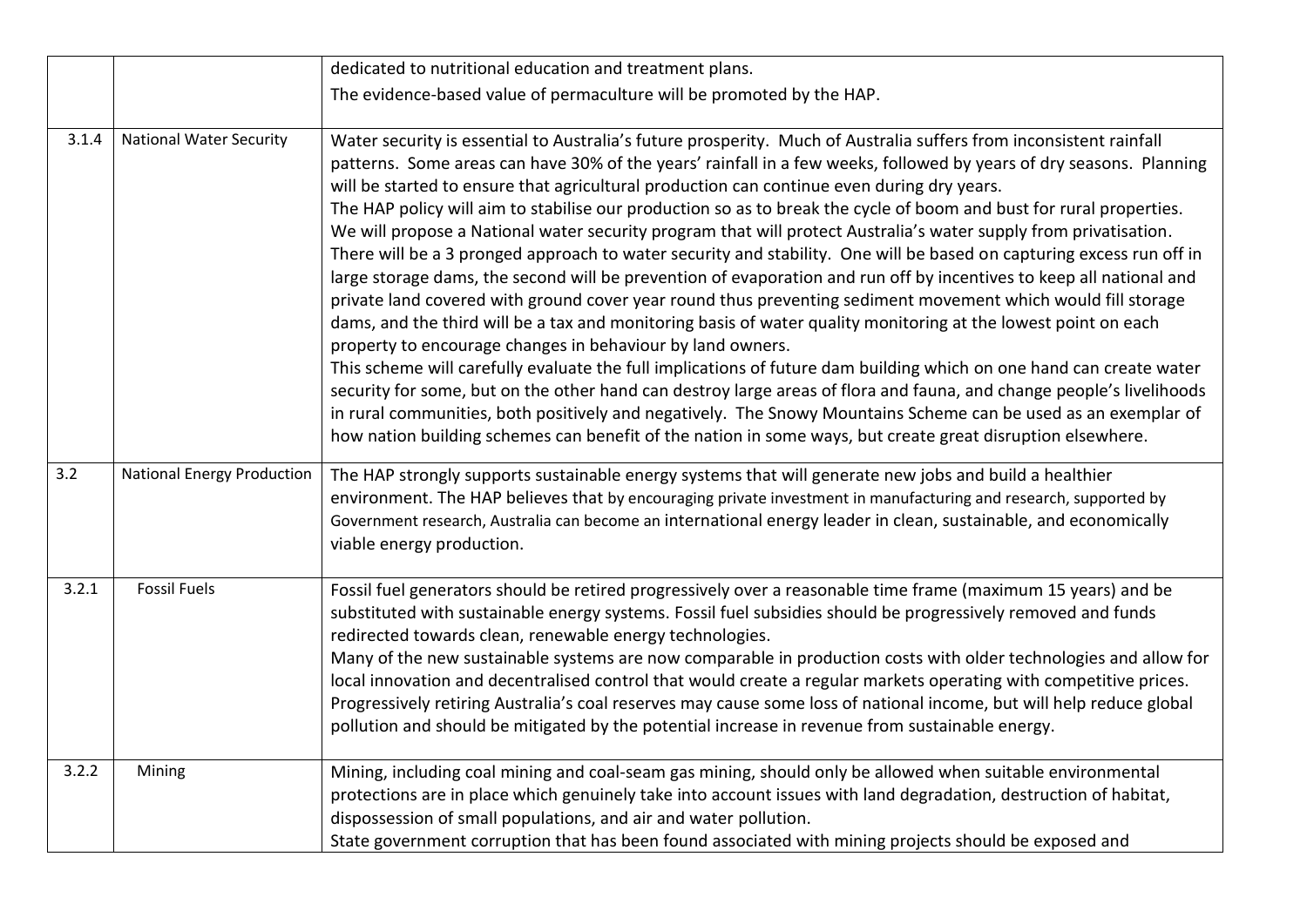|       |                                          | eliminated. State laws should not advance the interests of miners to the expense of legitimate and civil protests                                                                                                                                                                                                                                                                                                                                                                                                                                                                                                                                                                                                                                                                                                                                                                                                                                                                                                                                                                                                                                                                                                                                                                                                                                                                                                                                                                                                                                                                                                                                                                                                                                                                                                                                                                 |
|-------|------------------------------------------|-----------------------------------------------------------------------------------------------------------------------------------------------------------------------------------------------------------------------------------------------------------------------------------------------------------------------------------------------------------------------------------------------------------------------------------------------------------------------------------------------------------------------------------------------------------------------------------------------------------------------------------------------------------------------------------------------------------------------------------------------------------------------------------------------------------------------------------------------------------------------------------------------------------------------------------------------------------------------------------------------------------------------------------------------------------------------------------------------------------------------------------------------------------------------------------------------------------------------------------------------------------------------------------------------------------------------------------------------------------------------------------------------------------------------------------------------------------------------------------------------------------------------------------------------------------------------------------------------------------------------------------------------------------------------------------------------------------------------------------------------------------------------------------------------------------------------------------------------------------------------------------|
|       |                                          | against environmental and other damage potentially caused by mining.                                                                                                                                                                                                                                                                                                                                                                                                                                                                                                                                                                                                                                                                                                                                                                                                                                                                                                                                                                                                                                                                                                                                                                                                                                                                                                                                                                                                                                                                                                                                                                                                                                                                                                                                                                                                              |
|       |                                          | Mining companies should not have access to land without the owner's permission, and the preservation of prime<br>agricultural land should be mandatory.                                                                                                                                                                                                                                                                                                                                                                                                                                                                                                                                                                                                                                                                                                                                                                                                                                                                                                                                                                                                                                                                                                                                                                                                                                                                                                                                                                                                                                                                                                                                                                                                                                                                                                                           |
|       |                                          |                                                                                                                                                                                                                                                                                                                                                                                                                                                                                                                                                                                                                                                                                                                                                                                                                                                                                                                                                                                                                                                                                                                                                                                                                                                                                                                                                                                                                                                                                                                                                                                                                                                                                                                                                                                                                                                                                   |
| 3.2.3 | <b>Nuclear Energy</b>                    | The HAP believes that until nuclear energy can be produced with complete safety and until nuclear waste can be<br>rendered completely harmless then Australia should not use nuclear energy, and instead focus on safe renewable<br>alternatives. It is noted that Germany ended the construction of new nuclear power stations following the<br>Fukushima disaster which threatens the health of the Pacific Ocean. The HAP believes that Australia would be wise<br>to learn from this evidence-based caution.<br>The HAP believes that Australia must undertake to safely store any nuclear waste produced in this country, and if<br>considering storage of waste from other countries must ensure that such storage must not be imposed upon any<br>unwilling communities.                                                                                                                                                                                                                                                                                                                                                                                                                                                                                                                                                                                                                                                                                                                                                                                                                                                                                                                                                                                                                                                                                                   |
| 3.3   | Global Pollution and<br>changing weather | The HAP believes that there is overwhelming evidence supporting the claim that global weather changes are<br>occurring for a range of reasons. Australia in 2016 has experienced its warmest summer on record and one of the<br>driest, yet many northern hemisphere countries have experienced their coldest and most severe winters.<br>Whilst there is some disagreement regarding causes, there is no disagreement that the planet is becoming<br>increasingly polluted and that human activity is a major contributing factor.<br>On the basis of pollution alone the HAP believes that human behaviour must change, and any energy-generating<br>practices that further pollute the planet must be phased out. Human behaviour which compromises biodiversity<br>must be controlled wherever possible, such as the dumping of wastes, especially plastics, into our waterways and<br>oceans.<br>Because fires are also a major cause of atmospheric pollution, the HAP will strongly support international efforts to<br>reduce burning of forests as a land clearing device, and locally will support rural fire brigades and scientifically based<br>burn-reduction programs.<br>Australia is falling behind many other nations in our efforts to contribute to a reduction in global pollution, and our<br>pollution emission targets are demonstrably less than they need to be to produce a meaningful impact on changing<br>weather patterns.<br>The HAP supports efforts by Australian organisations such as The Climate and Health Alliance to raise awareness<br>about the health risks associated with changing weather patterns and the health benefits of emission reductions.<br>The HAP aspires for optimal emission targets set by objective science and supported in a bi-partisan way by<br>politicians, and will do whatever we can to achieve this goal. |
| 3.3.1 | <b>EMR Pollution</b>                     | The HAP supports the following initiatives which are needed due to the changing electromagnetic environment in                                                                                                                                                                                                                                                                                                                                                                                                                                                                                                                                                                                                                                                                                                                                                                                                                                                                                                                                                                                                                                                                                                                                                                                                                                                                                                                                                                                                                                                                                                                                                                                                                                                                                                                                                                    |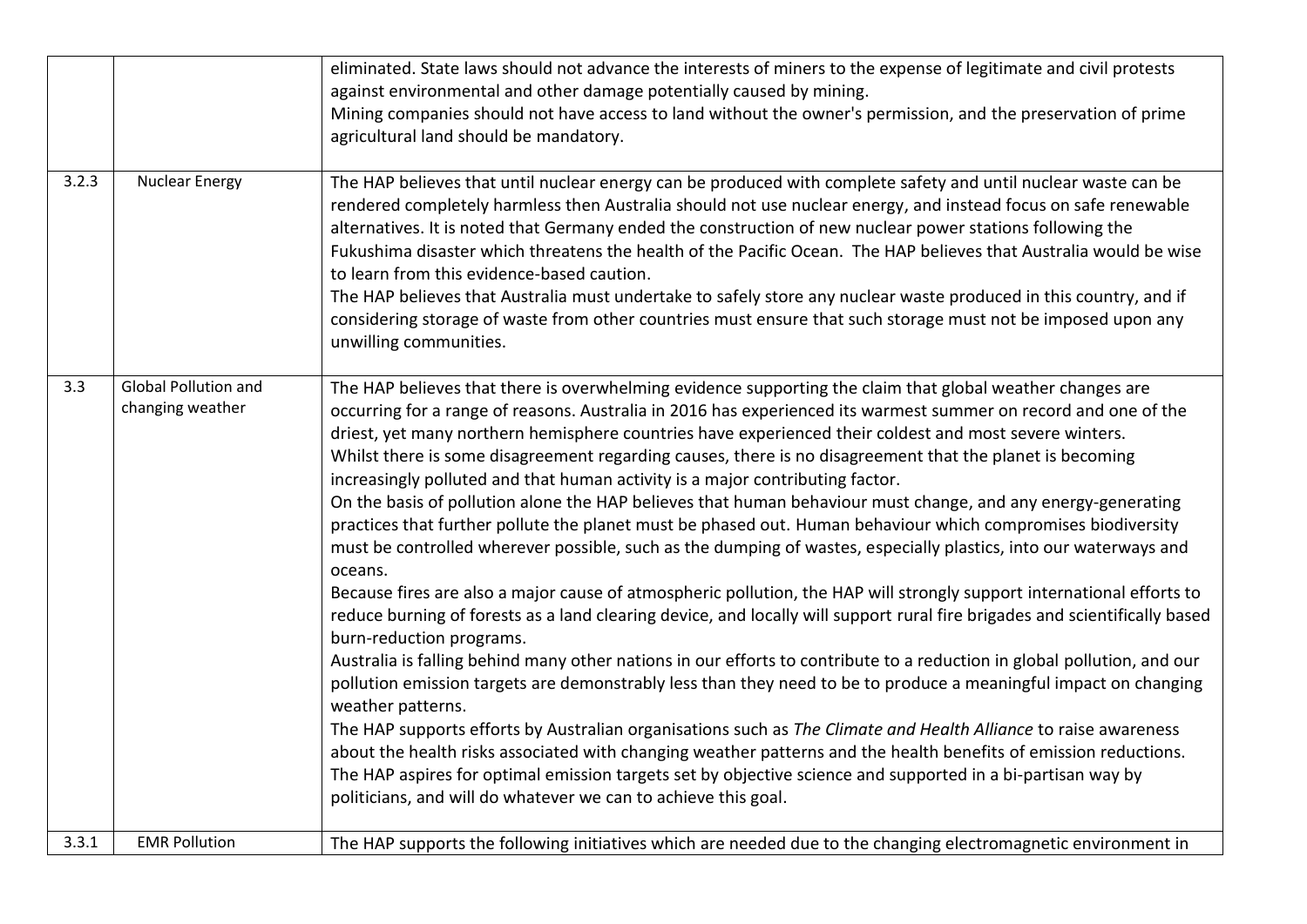|     |                     | which we live.                                                                                                                                                                                                                                                                                                                                                                                                                                                                                                                                                                                                                                                                                                                                                                                                                                                                                                                                                                                                                                                                                                                                                                                                                                                                                                                                                                                                                                                                                                                                                                                                                                                                                    |
|-----|---------------------|---------------------------------------------------------------------------------------------------------------------------------------------------------------------------------------------------------------------------------------------------------------------------------------------------------------------------------------------------------------------------------------------------------------------------------------------------------------------------------------------------------------------------------------------------------------------------------------------------------------------------------------------------------------------------------------------------------------------------------------------------------------------------------------------------------------------------------------------------------------------------------------------------------------------------------------------------------------------------------------------------------------------------------------------------------------------------------------------------------------------------------------------------------------------------------------------------------------------------------------------------------------------------------------------------------------------------------------------------------------------------------------------------------------------------------------------------------------------------------------------------------------------------------------------------------------------------------------------------------------------------------------------------------------------------------------------------|
|     |                     | (a) The establishment of a national Agency dedicated to researching the situation about electro-smog,<br>particularly EMR emissions from electrical and wireless devices that are potentially damaging or harmful to<br>humans. That national agency, whilst based in Canberra, should have State branches in each of the major<br>cities in Australia. The Canberra office would act as a clearing house or headquarters, but the real work to be<br>done at the city or state level in the State branches.<br>(b) The Agency would employ and communicate with scientists from different disciplines (physics,<br>electromagnetics, medicine etc.), but also permit input from interested lay persons to ensure its purpose<br>could not be "hijacked" by scientists who wished to maintain the status quo. The agency would ensure<br>relevant information about EMR was made available to the public to encourage public awareness and<br>discussion of the problem.<br>(c) One task of the Agency would be to investigate and discuss claims made by the estimated 3 - 5% of the<br>population who say they are electromagnetic hypersensitive (EHS), or react negatively to EMR emissions<br>from such wireless device sources as mobile phones, smart meters, Wi-fi, mobile phone towers, NBN towers,<br>etc.<br>(d) The Agency would investigate a "labelling scheme" to be used on each electrical device - particularly wireless<br>devices - that are manufactured in or imported into Australia. The EMR output of each device would be<br>measured and labelled to permit those who consider themselves EHS to determine what their EMR exposure<br>might be if they use the device. |
| 3.4 | <b>Rural Reform</b> | Australia must protect our arable land from urban encroachment, and from mining and farming processes that<br>cause land degradation, and our Agricultural Policy will address these issues.<br>There needs to be a stricter regime for the use of herbicides and pesticides. The HAP will investigate the feasibility of<br>monitoring pesticides, herbicides and silt found in water leaving an individual's property, and consider placing levies<br>on unacceptable levels.<br>Urban farming should also be encouraged through the use of vertical gardens and rooftop gardens, also garden<br>collectives on existing public lands.<br>Farmers should be able to control who can access their land for whatever purpose, but also be required to keep<br>their land in the same or better condition as when they assumed ownership.<br>Government investment in new forms of crops that would serve the Asian market should be considered.<br>The world's future lies in being able to feed people, and Australia is well placed to produce clean food for its<br>populous near neighbours.                                                                                                                                                                                                                                                                                                                                                                                                                                                                                                                                                                                                  |
| 3.5 | Land Ownership      | The HAP will initiate research to determine facts regarding land ownership in Australia. A balanced approach is<br>required, especially in rural areas, where concerns about foreign ownership have been expressed by many citizens.                                                                                                                                                                                                                                                                                                                                                                                                                                                                                                                                                                                                                                                                                                                                                                                                                                                                                                                                                                                                                                                                                                                                                                                                                                                                                                                                                                                                                                                              |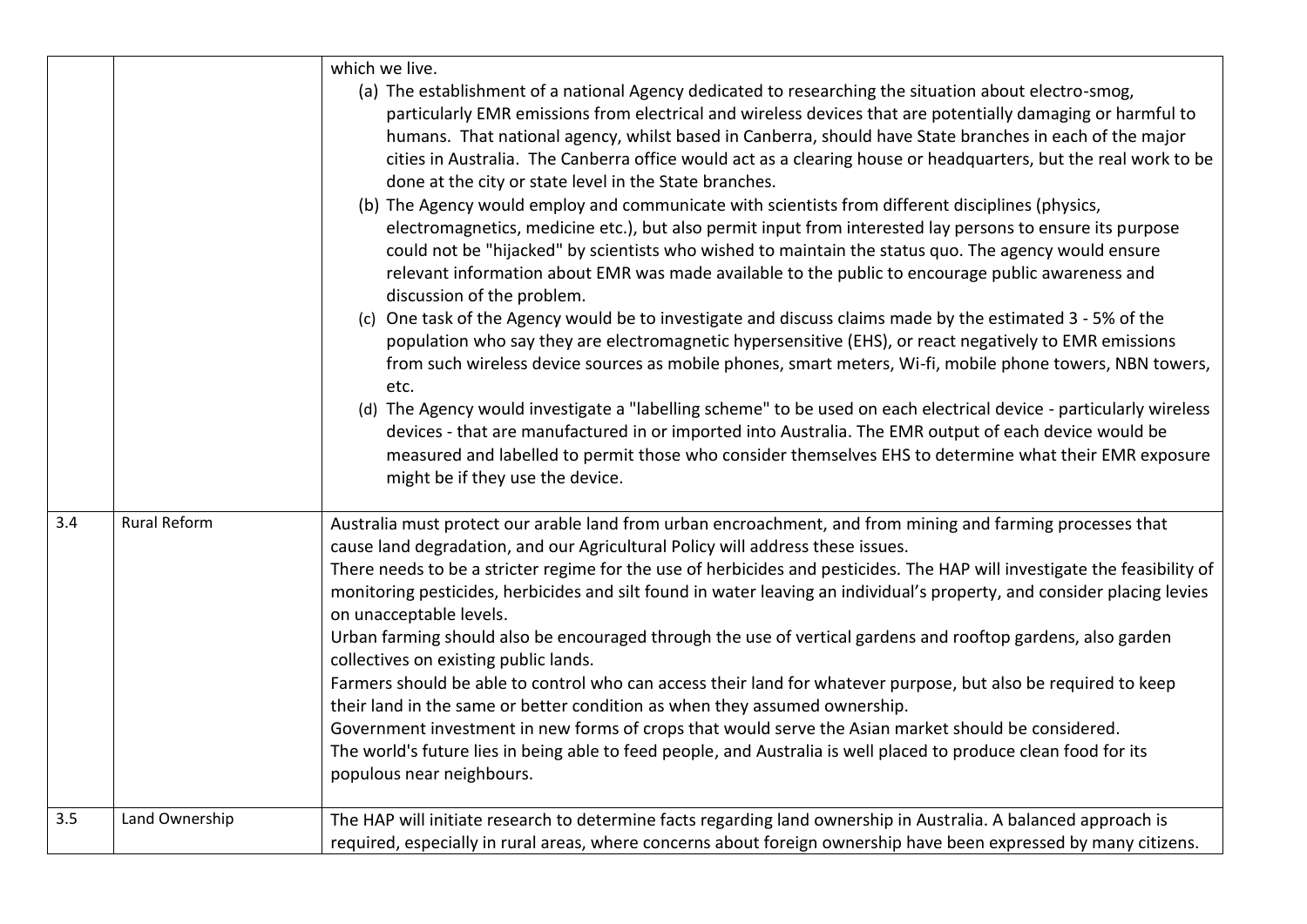|       |                                                                | Research to determine the full extent of foreign home ownership in cities is also required. A calm and rational<br>approach to land ownership is essential.<br>As a start, the HAP supports a stronger national interest test to be applied by the Foreign Investment Review board<br>for purchases of agricultural land and water resources. A bi-partisan policy regarding land and water ownership by<br>wholly owned foreign subsidiaries needs to be developed and the HAP will cooperate in that process.                                                                                                                                                                                                                                                                                                                                                                                            |
|-------|----------------------------------------------------------------|------------------------------------------------------------------------------------------------------------------------------------------------------------------------------------------------------------------------------------------------------------------------------------------------------------------------------------------------------------------------------------------------------------------------------------------------------------------------------------------------------------------------------------------------------------------------------------------------------------------------------------------------------------------------------------------------------------------------------------------------------------------------------------------------------------------------------------------------------------------------------------------------------------|
| 3.6   | <b>Public Transport</b>                                        | The HAP believes that the continual improvement of public transport infrastructure in our major cities must be given<br>a high priority for economic, environmental and social reasons.<br>Australia needs a coordinated system that utilises rail transport for long haul transportation and integrates with<br>regional road transport feeder systems. This type of regional system may be able to further subdivide into a home<br>delivery service for mail or parcels.<br>Our road system needs to be upgraded to sustain high safety levels.<br>We will also need to consider rail systems that link in to Darwin as the major port that will service the Asian market.<br>Rail links will need to expand if we are to offer the promise of becoming a "food bowl" to Asia (or the world).<br>They will also be integral for mobility and communications for all populations living in remote areas. |
| 3.7   | Architecture                                                   | The HAP will promote architecture that focuses on passive solar and the use of alternative technologies that lower<br>our carbon footprint.<br>In addition the HAP will support architecture that encourages the development of communities both in rural areas<br>as well as in large cities.                                                                                                                                                                                                                                                                                                                                                                                                                                                                                                                                                                                                             |
| 4.0   | <b>Healthy Democracy</b>                                       |                                                                                                                                                                                                                                                                                                                                                                                                                                                                                                                                                                                                                                                                                                                                                                                                                                                                                                            |
| 4.1   | Human Rights                                                   | The HAP recognises and will protect the rights of each person embodied in the common law, statute and traditional<br>way of life. The HAP will defend the political, legal, social and economic foundations of a democratic society to<br>sustain a self-reliant and secure Australia.                                                                                                                                                                                                                                                                                                                                                                                                                                                                                                                                                                                                                     |
| 4.1.1 | <b>Bill of Rights</b>                                          | New policy being prepared.                                                                                                                                                                                                                                                                                                                                                                                                                                                                                                                                                                                                                                                                                                                                                                                                                                                                                 |
| 4.2   | <b>Constitutional Recognition</b><br>of Indigenous Australians | The HAP supports the present moves to recognise Indigenous Australians in the Australian constitution.                                                                                                                                                                                                                                                                                                                                                                                                                                                                                                                                                                                                                                                                                                                                                                                                     |
| 4.2.1 | <b>Indigenous Affairs</b>                                      | The health of indigenous Australians is significantly less than that of other Australians. Many attempts have been<br>made to address this by successive Governments without success. The HAP will bring an holistic approach to this<br>issue taking into account the spiritual, emotional and physical needs of indigenous Australians.                                                                                                                                                                                                                                                                                                                                                                                                                                                                                                                                                                  |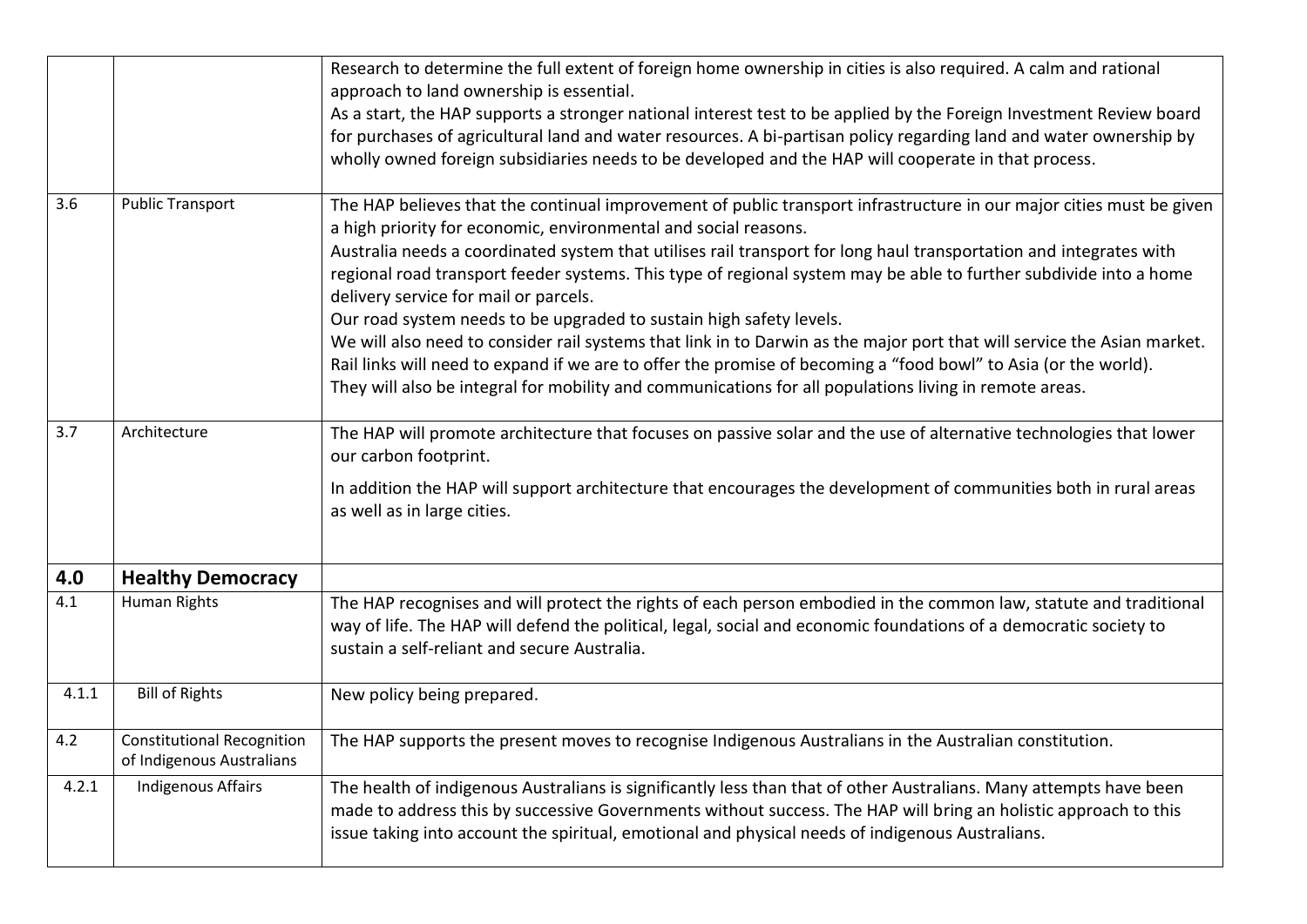| 4.3   | Law and Order                | The HAP shall uphold principles intended to promote personal security, mutual tolerance and respect among all<br>peoples, as well as protection from violence or threat from self-serving, coercive and lawless people or groups.                                                                                                                                                                                                                                                                                                                                                                                                                                                                                                                                                                                                 |
|-------|------------------------------|-----------------------------------------------------------------------------------------------------------------------------------------------------------------------------------------------------------------------------------------------------------------------------------------------------------------------------------------------------------------------------------------------------------------------------------------------------------------------------------------------------------------------------------------------------------------------------------------------------------------------------------------------------------------------------------------------------------------------------------------------------------------------------------------------------------------------------------|
|       |                              | The HAP shall expand the protection given to Australian citizens from fraudulent use of internet hacking and<br>phishing.                                                                                                                                                                                                                                                                                                                                                                                                                                                                                                                                                                                                                                                                                                         |
|       |                              | The HAP shall uphold the principles of the authority of just law in the protection of the nation-community against<br>exploitation by individual or commercial groups that impact on the life-style of Australian citizens.                                                                                                                                                                                                                                                                                                                                                                                                                                                                                                                                                                                                       |
| 4.3.1 | Whistle-blower Legislation   | Whistle blower protection is essential to promote a healthy democracy. Generous remuneration should be allowed<br>when the information disclosed relates to issues that would be of major concern to the community in general.<br>If the information released is of low grade interest, then prosecution under privacy laws or rules covered by<br>confidentiality agreements that may be breached, should apply.                                                                                                                                                                                                                                                                                                                                                                                                                 |
| 4.4   | Leadership and<br>Government | The general Australian community has expressed dissatisfaction with political parties and especially the majority of<br>recent political leaders. Many people are cynical, and simply fed up with politicians in general and how the current<br>political process generates conflict with little nation building.                                                                                                                                                                                                                                                                                                                                                                                                                                                                                                                 |
|       |                              | There is a great need for political leadership which genuinely puts the country first and personal ambitions last. To<br>this end the HAP will a) Promote leadership that helps others to achieve their greatest potential; b) Oppose leaders<br>who dominate or corrupt others in any way; mentally, emotionally, physically or spiritually; and c) Encourage a<br>balance of masculine and feminine participation in government to maximise the co-operative, empathetic qualities<br>inherent in all persons, but which can be marginalised in male-only leadership groupings.                                                                                                                                                                                                                                                 |
| 4.5   | Consultation                 | The HAP is committed to ongoing grass roots consultation not only with its members and supporters but with the<br>wider electorate through regular community forums and focus groups.                                                                                                                                                                                                                                                                                                                                                                                                                                                                                                                                                                                                                                             |
| 4.6   | Media                        | The HAP will encourage the free expression of views by all Australians, and encourage balanced debate on issues<br>that affect us all. The HAP will support media that does not market negative stereotyping and separation, but which<br>advances positive ideas to unite the nation, and reports on what we share with each other and the Earth we inhabit,<br>rather than what divides us.<br>The HAP will promote a media that is balanced and represents all opinions without fear or favour. To that end the<br>HAP strongly supports an appropriately resourced national broadcaster.<br>The impact of the decreasing range of media ownership will be studied, as will be the possibility of establishing an<br>independent body that scrutinises the media, and assesses independence and performance, and which has the |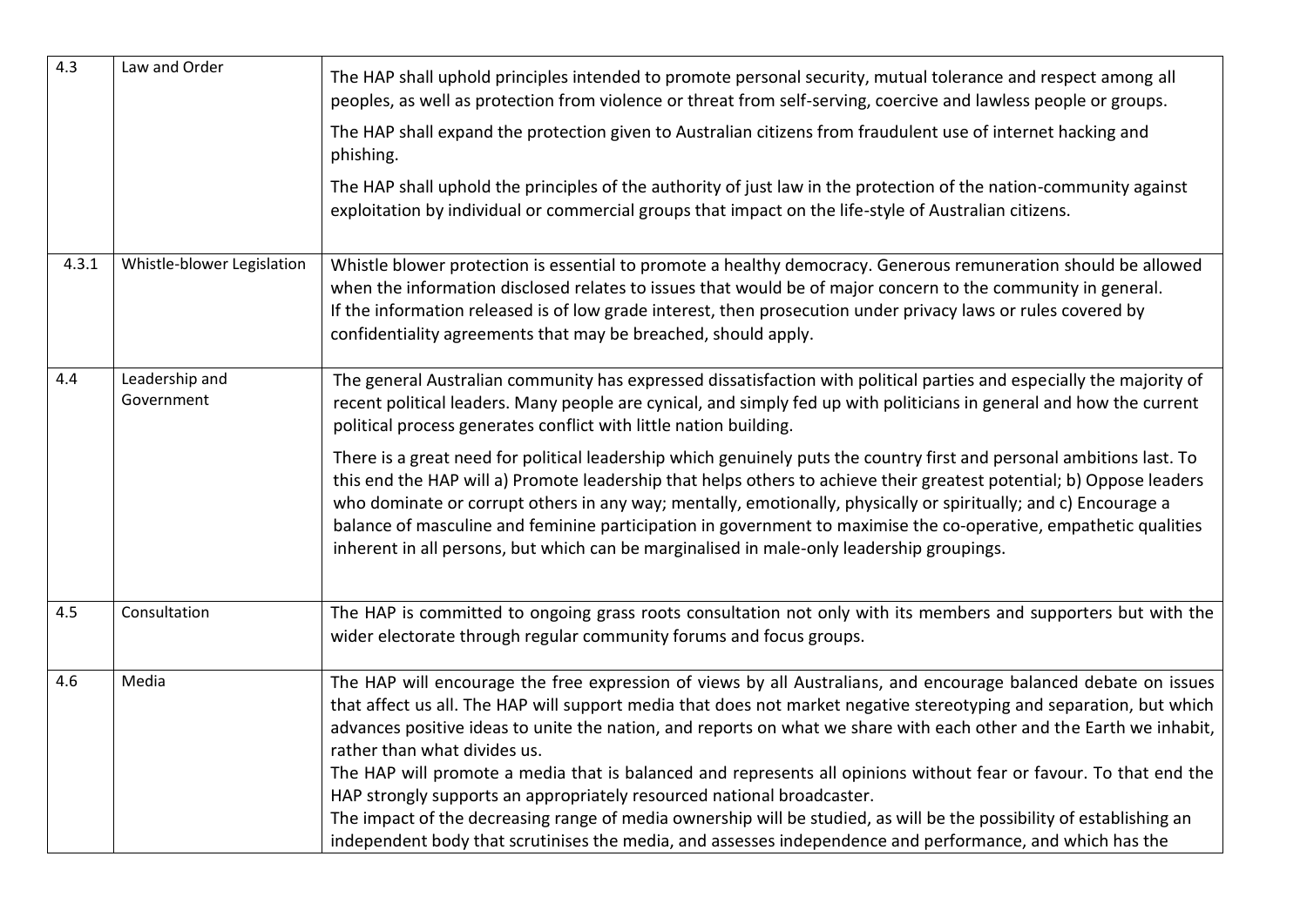|       |                         | ability to level penalties for breaches of established media performance.                                                                                                                                                                                                                                                                                                                                                                                                                                                                                                                                                                                                                                                                                                                                                                                                                                                                                                                                                                                                                                                                                                                                                                                                                                                                                                                                                                                                                                                                                                          |
|-------|-------------------------|------------------------------------------------------------------------------------------------------------------------------------------------------------------------------------------------------------------------------------------------------------------------------------------------------------------------------------------------------------------------------------------------------------------------------------------------------------------------------------------------------------------------------------------------------------------------------------------------------------------------------------------------------------------------------------------------------------------------------------------------------------------------------------------------------------------------------------------------------------------------------------------------------------------------------------------------------------------------------------------------------------------------------------------------------------------------------------------------------------------------------------------------------------------------------------------------------------------------------------------------------------------------------------------------------------------------------------------------------------------------------------------------------------------------------------------------------------------------------------------------------------------------------------------------------------------------------------|
| 4.7   | <b>Foreign Affairs</b>  | The HAP supports the development of positive communication between nations, regarding foreign aid, migration<br>and refugees, scientific and cultural exchanges, trade and essential defence alliances.                                                                                                                                                                                                                                                                                                                                                                                                                                                                                                                                                                                                                                                                                                                                                                                                                                                                                                                                                                                                                                                                                                                                                                                                                                                                                                                                                                            |
| 5.0   | <b>Healthy Society</b>  |                                                                                                                                                                                                                                                                                                                                                                                                                                                                                                                                                                                                                                                                                                                                                                                                                                                                                                                                                                                                                                                                                                                                                                                                                                                                                                                                                                                                                                                                                                                                                                                    |
| 5.1   | Education               | The HAP believes that the future success of the planet will be decided not by survival of the strongest and hardest,<br>but survival of the healthiest, wisest and kindest, and education is the foundation upon which awareness of this<br>truth is built.<br>Australia's education system needs to be a creative response tailored to the individual's particular learning styles<br>and aspirations rather than the one-size-fits-all approach particularly with the education of children. The HAP<br>believes in meeting the requirements of a standardised curriculum, tertiary qualifications and occupational<br>requirements through individually tailored innovative teaching and training techniques. Knowledge needs to be a<br>creative response to the natural world rather than attempt to dominate it.<br>The HAP believes that teachers should hold a respected place within our community and be appropriately resourced<br>and supported.<br>In this mobile world education has to be located more closely to the workplace, but most of the educational<br>opportunities are located within city structures - an expensive process for citizens living in regional locations.<br>In summary, the HAP believes that we should: a) Provide Australians with access to high quality, affordable primary,<br>secondary, and tertiary education that promotes intellectual as well as individual achievement and growth; b)<br>Encourage Australians to think clearly and critically in their chosen profession; c) Develop a more holistic national<br>curriculum. |
| 5.1.1 | <b>Higher Education</b> | Current policies force universities and academics to go to various industries to obtain sufficient money grants to<br>conduct research. This has proven to be a potentially corrupting relationship affecting the researchers and even<br>university management. This link must be broken through either properly funded research grants by Government or<br>an independent third-party supervising body holding, dispersing and generally supervising the integrity of grants and<br>all studies undertaken (including failed studies).                                                                                                                                                                                                                                                                                                                                                                                                                                                                                                                                                                                                                                                                                                                                                                                                                                                                                                                                                                                                                                           |
| $5.2$ | Immigration             | The HAP recognises that the issues of immigration, border control and the treatment of refugees are among the<br>most difficult as well as potentially divisive within our community. The HAP does not profess to have all the answers.<br>However, first and foremost, the HAP sees every human being as valuable, precious and entitled to freedom and<br>self-determination.<br>The HAP believes that should agricultural regions require a greatly expanded workforce to make them viable, then                                                                                                                                                                                                                                                                                                                                                                                                                                                                                                                                                                                                                                                                                                                                                                                                                                                                                                                                                                                                                                                                                |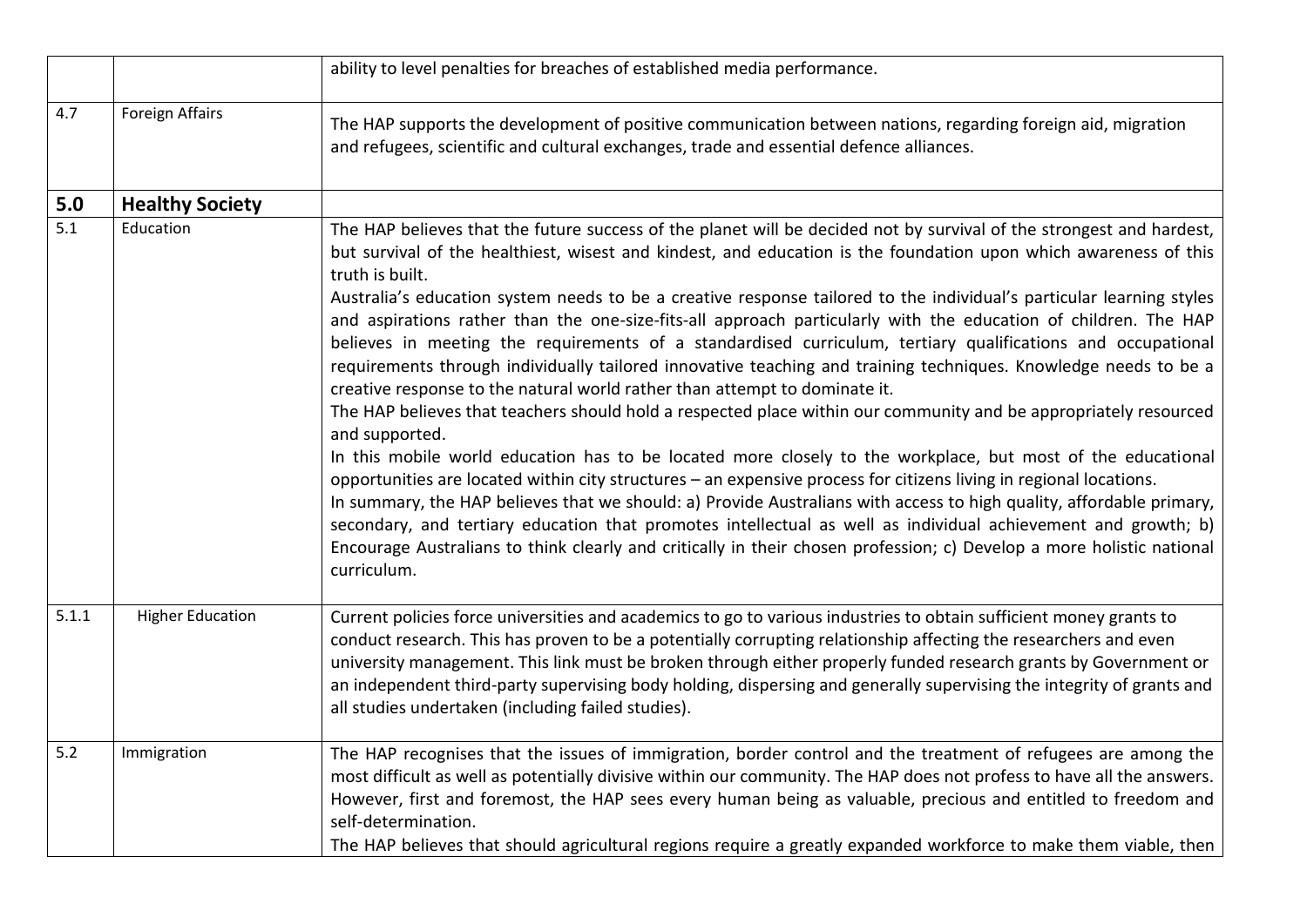|       |                         | we would consider the option of giving certain immigrants a special 7 year visa to live and work in agriculture and                                                                                                                                                                                                                                                                                                                                                                                                                                                                                                                                                                                                                                                                                                                                                                                                                                                                                                                                                                                                                                                                                |
|-------|-------------------------|----------------------------------------------------------------------------------------------------------------------------------------------------------------------------------------------------------------------------------------------------------------------------------------------------------------------------------------------------------------------------------------------------------------------------------------------------------------------------------------------------------------------------------------------------------------------------------------------------------------------------------------------------------------------------------------------------------------------------------------------------------------------------------------------------------------------------------------------------------------------------------------------------------------------------------------------------------------------------------------------------------------------------------------------------------------------------------------------------------------------------------------------------------------------------------------------------|
|       |                         | agriculturally related industries, under appropriate conditions, as a prerequisite to receive permanent residence.                                                                                                                                                                                                                                                                                                                                                                                                                                                                                                                                                                                                                                                                                                                                                                                                                                                                                                                                                                                                                                                                                 |
|       |                         |                                                                                                                                                                                                                                                                                                                                                                                                                                                                                                                                                                                                                                                                                                                                                                                                                                                                                                                                                                                                                                                                                                                                                                                                    |
| 5.2.1 | Refugees                | The protection and humane and dignified treatment of anybody seeking asylum once they arrive in Australia or its<br>territories, and regardless of their ethnicity or religion, is fundamental to the HAP.                                                                                                                                                                                                                                                                                                                                                                                                                                                                                                                                                                                                                                                                                                                                                                                                                                                                                                                                                                                         |
|       |                         | The potential to create new employment opportunities for refuges within rural communities as noted above should<br>be carefully examined.                                                                                                                                                                                                                                                                                                                                                                                                                                                                                                                                                                                                                                                                                                                                                                                                                                                                                                                                                                                                                                                          |
| 5.3   | Defence                 | The world is now embroiled in more conflicts than at any other time in history. The HAP's preference is to pursue<br>avenues to minimise conflict where possible. However the Party acknowledges that this may not always be possible,<br>and it would be naive to not plan for the need for a Defence capability. Hence the HAP supports a robust, state of<br>the art, well equipped Defence force, guided by a properly-articulated value system.<br>The HAP does not believe Australian military forces should be deployed internationally, except as part of sanctioned<br>peace keeping activities, or in exceptional circumstances where support of both Houses of Parliament has been<br>given after a full and well-researched debate. The Party does believe that Defence can play a very positive leadership<br>role in diplomatic relations with other nations, and by participating in internationally sanctioned peacekeeping<br>operations it can help stabilise countries experiencing humanitarian crises.<br>The HAP believes that we should:<br>(a) Develop a more preventative approach to international security; including positive discussion with perceived<br>aggressors. |
|       |                         | (b) Prepare for legitimate self-defence against external aggression through the maintenance of an affordable, flexible<br>and effective deterrent capability.                                                                                                                                                                                                                                                                                                                                                                                                                                                                                                                                                                                                                                                                                                                                                                                                                                                                                                                                                                                                                                      |
|       |                         | (c) Protect the Australian people against outside political interference, economic coercion or external aggression.                                                                                                                                                                                                                                                                                                                                                                                                                                                                                                                                                                                                                                                                                                                                                                                                                                                                                                                                                                                                                                                                                |
|       |                         | (d) Actively participate in internationally sanctioned peacekeeping operations, and in support for countries<br>experiencing humanitarian crises.                                                                                                                                                                                                                                                                                                                                                                                                                                                                                                                                                                                                                                                                                                                                                                                                                                                                                                                                                                                                                                                  |
|       |                         | (e)Ensure that defence procurement decisions be transparent, and insulated from lobbying.                                                                                                                                                                                                                                                                                                                                                                                                                                                                                                                                                                                                                                                                                                                                                                                                                                                                                                                                                                                                                                                                                                          |
|       |                         | (f) Establish the connection between our national water, food and agriculture policies and our national defence.                                                                                                                                                                                                                                                                                                                                                                                                                                                                                                                                                                                                                                                                                                                                                                                                                                                                                                                                                                                                                                                                                   |
| 5.3.1 | <b>Veterans Affairs</b> | Military veterans often pay a high personal price for serving their country. There may be disagreement as to the                                                                                                                                                                                                                                                                                                                                                                                                                                                                                                                                                                                                                                                                                                                                                                                                                                                                                                                                                                                                                                                                                   |
|       |                         | politics of some military action, but the vast majority of Australians recognise that those who serve do so in good                                                                                                                                                                                                                                                                                                                                                                                                                                                                                                                                                                                                                                                                                                                                                                                                                                                                                                                                                                                                                                                                                |
|       |                         | faith, and often suffer as a consequence.                                                                                                                                                                                                                                                                                                                                                                                                                                                                                                                                                                                                                                                                                                                                                                                                                                                                                                                                                                                                                                                                                                                                                          |
|       |                         | The HAP values their service and will pursue outcomes that contribute to their health and wellbeing. HAP will budget                                                                                                                                                                                                                                                                                                                                                                                                                                                                                                                                                                                                                                                                                                                                                                                                                                                                                                                                                                                                                                                                               |
|       |                         | for veterans and put aside national assets to facilitate the care of veterans before agreeing to put soldiers in harm's                                                                                                                                                                                                                                                                                                                                                                                                                                                                                                                                                                                                                                                                                                                                                                                                                                                                                                                                                                                                                                                                            |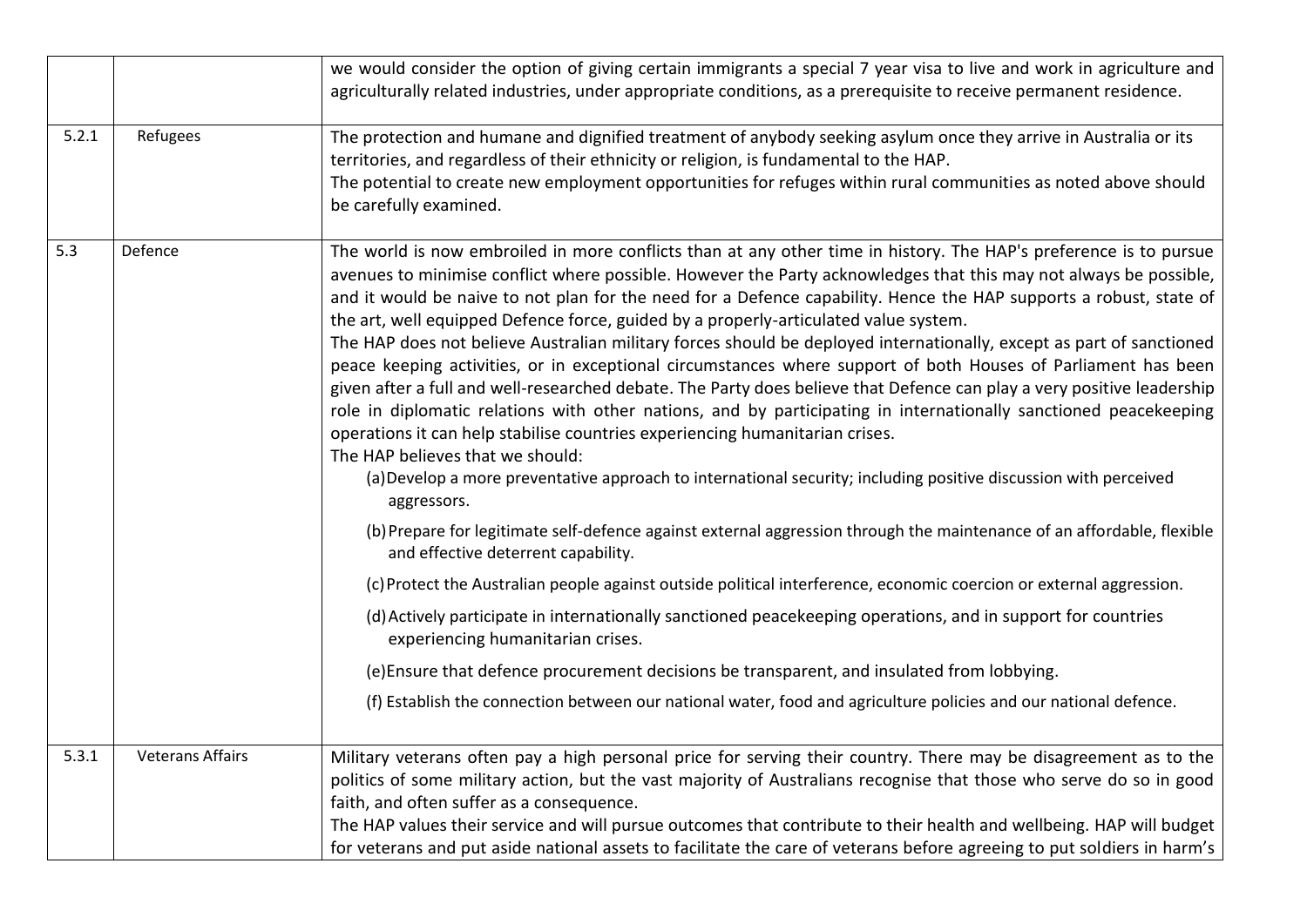|       |                         | way. These assets will become a national savings only accessible for the benefit of veterans.                                                                                                                                                                                                                                                                                                                                                                                                                                                                                                                                                                                                                                                                                                                                                                                                                                                                                                                                       |
|-------|-------------------------|-------------------------------------------------------------------------------------------------------------------------------------------------------------------------------------------------------------------------------------------------------------------------------------------------------------------------------------------------------------------------------------------------------------------------------------------------------------------------------------------------------------------------------------------------------------------------------------------------------------------------------------------------------------------------------------------------------------------------------------------------------------------------------------------------------------------------------------------------------------------------------------------------------------------------------------------------------------------------------------------------------------------------------------|
| 5.3.2 | <b>National Service</b> | The HAP does not support mandatory national service. However we believe that as part of defence planning we<br>should evaluate a Swiss-style system of national service which is optional. It could involve paid national service for 3<br>months for men and women under 21 years old teaching basic military skills, with 7 days national service per year<br>for 10 years. Citizen soldiers will also be encouraged to do more via the reserved soldier programs currently in place.<br>The introduction of such a voluntary scheme would be a valuable learning experience for many young people. It<br>could improve employment opportunities and their awareness of social responsibilities. It could provide valuable<br>options to our military planners. The option of requiring this service of any person under 21 years of age who has<br>been unemployed and not studying for more than 12 months could be considered as a means to assist them to gain<br>self-respect and to improve their employment opportunities. |
| 5.4   | <b>Animal Rights</b>    | The HAP acknowledges that animals are sentient beings with varying degrees of social organisation and emotional<br>lives. Animals feel pain and fear. As such HAP aims to exceed world best practice in terms of the compassionate<br>treatment of animals.<br>Animal rights may mean placing limits on the number of domestic animals kept (non-farm only). Farm animals raised<br>for food production should be protected by a humane regime in both the farm and the market environment, and up<br>to a landing point in another country, when exported.<br>If treatment of animals within an external country are judged inhumane then the United Nations need to be<br>involved at an international level, and exports of Australian livestock should be made conditional upon standards<br>reaching acceptable levels.                                                                                                                                                                                                        |
| 5.5   | Same Sex Marriage       | HAP will allow a conscience vote on this issue to elected representatives, with a choice between the following<br>options: (i) The word "marriage" should only be used with its traditional meaning i.e. a union between a man and a<br>woman. Same sex unions should have the same legal rights as heterosexual unions, but called by another name; or<br>(ii) Same sex unions should have the same legal rights as heterosexual unions, and should be called "marriage".                                                                                                                                                                                                                                                                                                                                                                                                                                                                                                                                                          |
| 5.6   | Death Penalty           | The HAP supports the current bi-partisan rejection of the death penalty.                                                                                                                                                                                                                                                                                                                                                                                                                                                                                                                                                                                                                                                                                                                                                                                                                                                                                                                                                            |
| 5.7   | <b>Gun Ownership</b>    | It has been proven that countries where a high number of firearms are available within a community experience<br>more deaths from firearms.<br>The mass shootings in the US average one per day, yet the US population does not trust its government to be the<br>sole owner of guns.<br>In Australia we do not share this concern, so we need only have gun ownership for farm use or for use with<br>registered gun clubs for target shooting only. Firearms must be appropriate for the task, Military capacity weapons                                                                                                                                                                                                                                                                                                                                                                                                                                                                                                          |